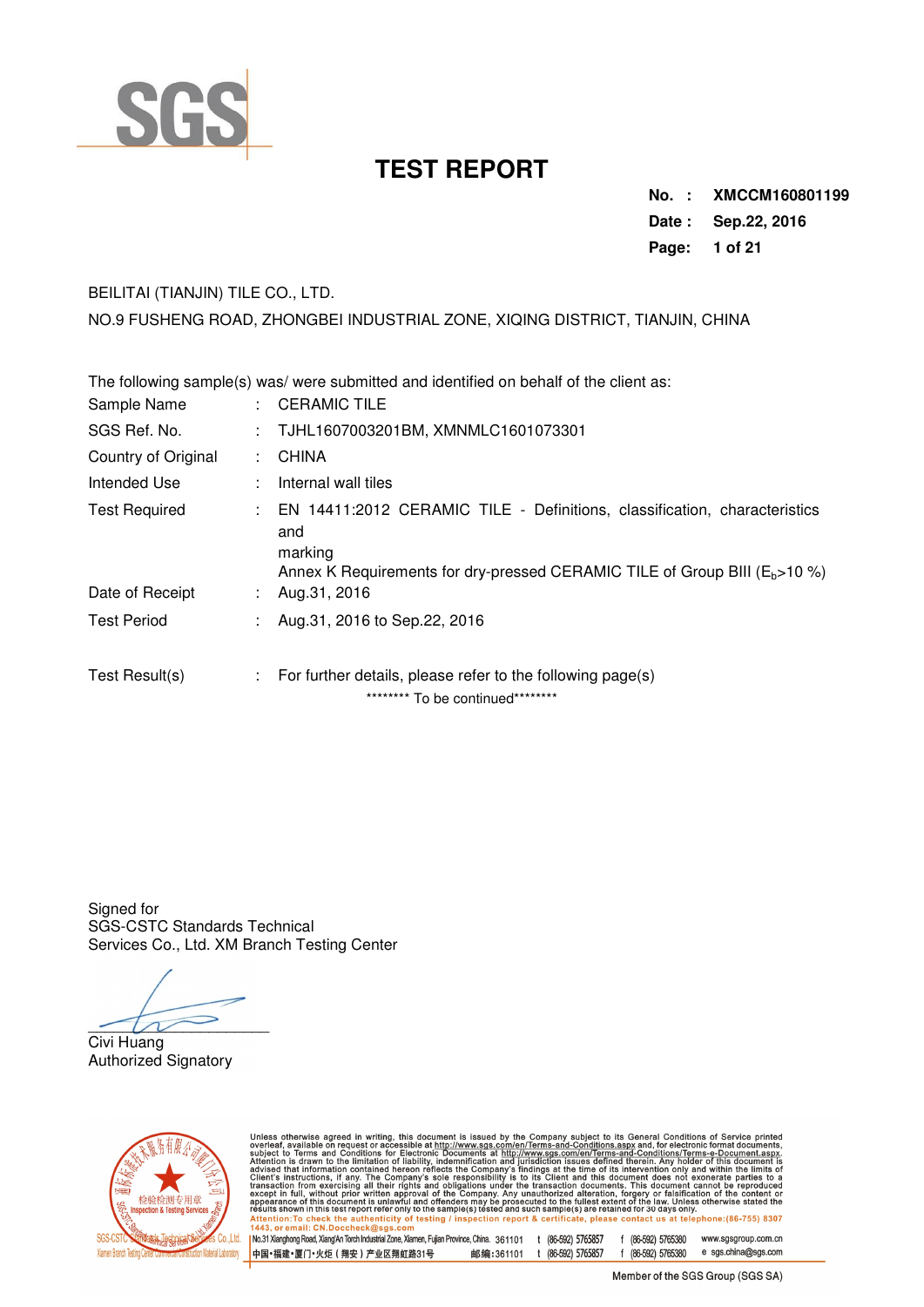

**No. : XMCCM160801199 Date : Sep.22, 2016 Page: 2 of 21** 

### **Sample description:**

Glazed CERAMIC TILE, 152mm×76mm×9.5mm, see the photograph

### **Test result(s):**

Work size: 152mm×76mm×9.5mm

| Test item(s)                         | Test<br>method(s)          | Standard requirements<br>EN 14411:2012 Annex K<br>(Dry-pressed CERAMIC TILE<br>$E_b$ >10% Group BIII, N≥15cm)           | Test result(s)                                    | Conclusion |
|--------------------------------------|----------------------------|-------------------------------------------------------------------------------------------------------------------------|---------------------------------------------------|------------|
|                                      |                            | Average value                                                                                                           | 152.17 mm                                         |            |
| Length                               |                            | The permissible deviation of the<br>average size for each tile from the<br>work size: ±0.5%,±2mm                        | $+0.06\%$ ~ +0.19%<br>$+0.09$ mm~ $+0.29$ mm      | Pass       |
|                                      |                            | Average value                                                                                                           | 76.26 mm                                          |            |
| Width                                |                            | The permissible deviation of the<br>average size for each tile from the<br>work size: ±0.5%, ±2mm                       | $+0.25\%$ ~ +0.50%<br>$+0.19$ mm~ $+0.38$ mm      | Pass       |
|                                      |                            | Average value                                                                                                           | 9.48 mm                                           |            |
| <b>Thickness</b>                     | EN ISO<br>10545-<br>2:1997 | The permissible deviation, of the<br>average thickness of each tile from<br>the work size thickness:<br>$±10\%, ±0.5mm$ | $-1.05\%$ ~ + 1.26%<br>$-0.10$ mm $\sim +0.12$ mm | Pass       |
| Straightness of sides<br>for 152mm   |                            | The maximum permissible deviation<br>from straightness, related to the                                                  | $-0.03\%$ ~ $+0.04\%$<br>$-0.04$ mm~ $+0.06$ mm   | Pass       |
| Straightness of sides<br>for 76mm    |                            | corresponding work sizes:<br>$±0.3\%, ±1.5mm$                                                                           | $-0.04\%$ ~ $+0.05\%$<br>$-0.03$ mm~ $+0.04$ mm   | Pass       |
| Rectangularity of<br>sides for 152mm |                            | The maximum permissible deviation<br>from rectangularity, related to the                                                | $-0.05\%$ ~ +0.09%<br>$-0.08$ mm~ $+0.14$ mm      | Pass       |
| Rectangularity of<br>sides for 76mm  |                            | corresponding work sizes:<br>$±0.5\%, ±2.0mm$                                                                           | $-0.08\%$ ~ +0.08%<br>$-0.06$ mm~ $+0.06$ mm      | Pass       |

\*\*\*\*\*\*\*\*\* To be continued\*\*\*\*\*\*\*\*\*



Unless otherwise agreed in writing, this document is issued by the Company subject to its General Conditions of Service printed<br>overleaf, available on request or accessible at http://www.sgs.com/en/Terms-and-Conditions.as

1 No.31 Xianghong Road, XiangAn Torch Industrial Zone, Xiamen, Fujian Province, China. 361101 t (86-592) 5765857 f (86-592) 5765380 www.sgsgroup.com.cn<br>|中国+福建+厦门+火炬(翔安)产业区翔虹路31号 邮编:361101 t (86-592) 5765857 f (86-592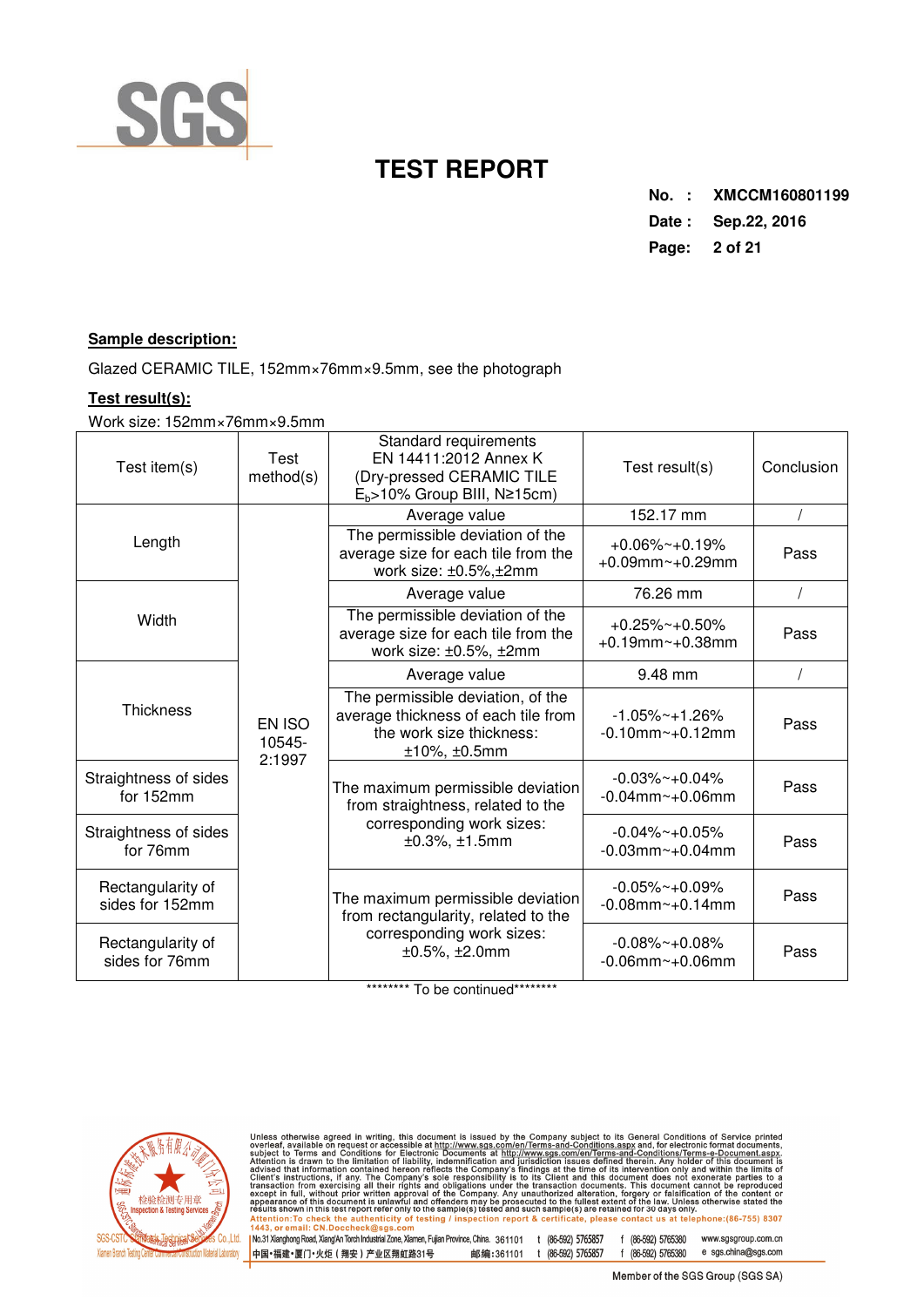

**No. : XMCCM160801199** 

**Date : Sep.22, 2016** 

| Test item(s)         |                                            | Test<br>method(s)           | Standard requirements<br>Standard requirements<br>EN 14411:2012 Annex K<br>(Dry-pressed CERAMIC TILE<br>$E_b$ >10% Group BIII, N≥15cm)                     | Test result(s)                                                                 | Conclusion |
|----------------------|--------------------------------------------|-----------------------------|------------------------------------------------------------------------------------------------------------------------------------------------------------|--------------------------------------------------------------------------------|------------|
|                      | Centre<br>curvature                        |                             | The maximum permissible deviation<br>from centre curvature, related to<br>diagonal calculated from the work<br>sizes:<br>$-0.3\%$ ~ +0.5%, -1.5mm ~ +2.0mm | $+0.02\%$ ~ +0.05%<br>$+0.04$ mm~ $+0.08$ mm                                   | Pass       |
| Surface<br>flatness  | Edge curvature<br>of sides for<br>150mm    | EN ISO                      | The maximum permissible deviation<br>from edge curvature, related to the                                                                                   | $+0.01\%$ ~ +0.08%<br>$+0.02$ mm~ $+0.12$ mm                                   | Pass       |
| of sides for<br>76mm | Edge curvature                             | 10545-<br>2:1997            | corresponding work sizes:<br>$-0.3\%$ ~ +0.5%, -1.5mm ~ +2.0mm                                                                                             | $-0.08\%$ ~ $-0.03\%$<br>$-0.06$ mm~ $-0.02$ mm                                | Pass       |
|                      | Warpage                                    |                             | The maximum permissible deviation<br>elated to diagonal calculated from the<br>work sizes: ±0.5%, ±2.0mm                                                   | $+0.07\%$ ~ $+0.11\%$<br>$+0.12$ mm~ $+0.19$ mm                                | Pass       |
| Surface quality      |                                            |                             | A minimum of 95% of the tiles shall<br>be free from visible defects that<br>would impair the appearance of a<br>major area of tiles                        | 100% of the tiles were<br>free from visible<br>defects                         | Pass       |
|                      | Water absorption                           | EN ISO<br>10545-<br>3:1997  | Average $> 10$ %<br>Individual minimum<br>value 9 %                                                                                                        | Average: 14.94%<br>Minimum: 14.36%                                             | Pass       |
|                      | Breaking strength                          | EN ISO<br>10545-            | Not less than 600 N<br>(Thickness ≥ 7.5mm)                                                                                                                 | Average: 1280 N<br>Minimum: 1184 N                                             | Pass       |
|                      | Modulus of rupture                         | 4:2014                      | Minimum 12 N/mm <sup>2</sup><br>(Thickness ≥ 7.5mm)                                                                                                        | Average: 26 N/mm <sup>2</sup><br>Minimum: 24 N/mm <sup>2</sup>                 | Pass       |
|                      | Coefficient of linear<br>thermal expansion | EN ISO<br>10545-<br>8:2014  | Declared value                                                                                                                                             | $\alpha_1$ : 4.3×10 <sup>-6</sup> /°C<br>$\alpha_2$ : 4.2×10 <sup>-6</sup> /°C |            |
|                      | Thermal shock resistance                   | EN ISO<br>10545-<br>9:2013  | Pass according to<br>EN ISO 10545-1                                                                                                                        | No visible defects                                                             |            |
|                      | Crazing resistance                         | EN ISO<br>10545-<br>11:1996 | Pass according to<br>EN ISO 10545-1                                                                                                                        | No crazing                                                                     |            |

\*\*\*\*\*\*\*\*\* To be continued\*\*\*\*\*\*\*\*\*



Unless otherwise agreed in writing, this document is issued by the Company subject to its General Conditions of Service printed<br>overleaf, available on request or accessible at http://www.sgs.com/en/Terms-and-Conditions.as

1 No.31 Xianghong Road, XiangAn Torch Industrial Zone, Xiamen, Fujian Province, China. 361101 t (86-592) 5765857 f (86-592) 5765380 www.sgsgroup.com.cn<br>|中国+福建+厦门+火炬(翔安)产业区翔虹路31号 邮编:361101 t (86-592) 5765857 f (86-592 f (86-592) 5765380 e sgs.china@sgs.com 中国•福建•厦门•火炬 ( 翔安 ) 产业区翔虹路31号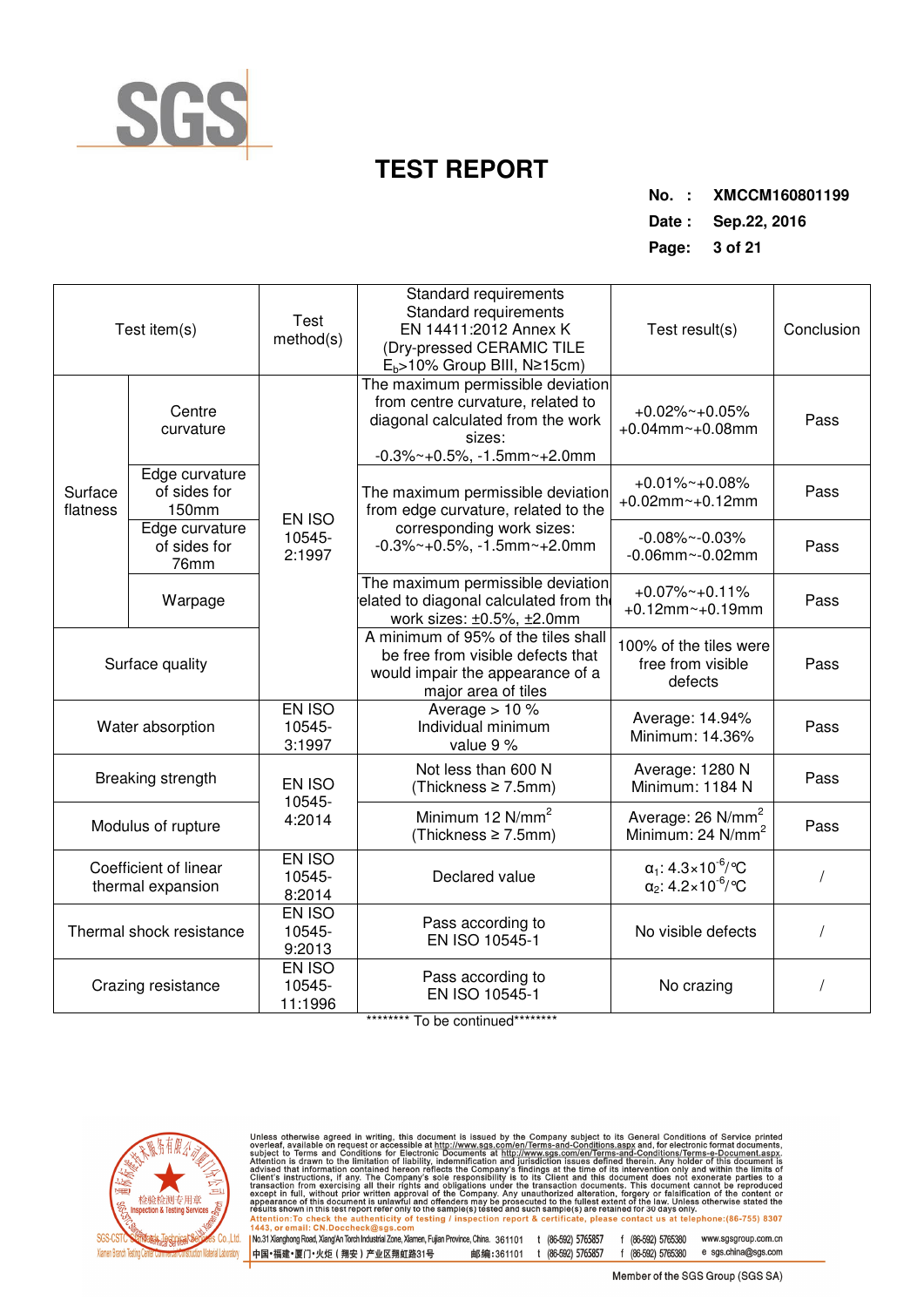

**No. : XMCCM160801199 Date : Sep.22, 2016** 

**Page: 4 of 21** 

| Test item(s)               |                                                                    | Test method(s)           | Standard requirements<br>Standard requirements<br>EN 14411:2012 Annex K<br>(Dry-pressed CERAMIC<br>TILE<br>$E_b$ >10% Group BIII,<br>$N\geq 15$ cm) | Test result(s)                                                                                       | Conclusion |
|----------------------------|--------------------------------------------------------------------|--------------------------|-----------------------------------------------------------------------------------------------------------------------------------------------------|------------------------------------------------------------------------------------------------------|------------|
|                            | Hydrochloric acid<br>solution 3% (V/V)                             |                          |                                                                                                                                                     | <b>GLA</b>                                                                                           |            |
|                            | Citric acid solution<br>(100g/L)                                   |                          | Declared value                                                                                                                                      | <b>GLA</b>                                                                                           |            |
| Resistance<br>to chemicals | Potassium hydroxide<br>solution (30g/L)                            | EN ISO 10545-            |                                                                                                                                                     | <b>GLA</b>                                                                                           |            |
|                            | Household chemicals:<br>Ammonium chloride<br>solution (100g/L)     | 13:1997                  |                                                                                                                                                     | GA                                                                                                   | Pass       |
|                            | Swimming pool<br>salts:Sodium<br>hypochlorite solution<br>(20mg/L) |                          | Minimum class GB                                                                                                                                    | GA                                                                                                   | Pass       |
|                            | Lodine: 13 g/L solution in<br>alcohol                              |                          |                                                                                                                                                     | Class <sub>5</sub>                                                                                   | Pass       |
| Resistance<br>to staining  | Green staining agent                                               | EN ISO 10545-<br>14:2015 | Minimum Class 3                                                                                                                                     | Class <sub>5</sub>                                                                                   | Pass       |
|                            | Olive oil                                                          |                          |                                                                                                                                                     | Class <sub>5</sub>                                                                                   | Pass       |
|                            | Lead and cadmium release                                           |                          | Declared value                                                                                                                                      | Lead given off:<br>$< 0.01$ mg/dm <sup>2</sup><br>Cadmium given off:<br>$<$ 0.002 mg/dm <sup>2</sup> |            |
|                            | Release of danger substances<br>(SVHC 169 substances)              | SGS In-House<br>method   | Declared value                                                                                                                                      | ≤0.1%(w/w)<br>Not detected                                                                           |            |

Note: 1. Lead and cadmium release were carried out by an external laboratory assessed as competent.

 2. Release of danger substances (SVHC 169 substances) was carried out by a SGS internal laboratory. \*\*\*\*\*\*\*\*\* To be continued\*\*\*\*\*\*\*\*\*



Unless otherwise agreed in writing, this document is issued by the Company subject to its General Conditions of Service printed<br>overleaf, available on request or accessible at http://www.sgs.com/en/Terms-and-Conditions.as

| No.31 Xianghong Road, Xiang'An Torch Industrial Zone, Xiamen, Fujian Province, China. 361101 t (86-592) 5765857<br>|中国+福建+厦门+火炬(翔安)产业区翔虹路31号 - 邮编:361101 t (86-592) 5765857 f (86-592) 5765380 www.sgsgroup.com.cn e sgs.china@sgs.com f (86-592) 5765380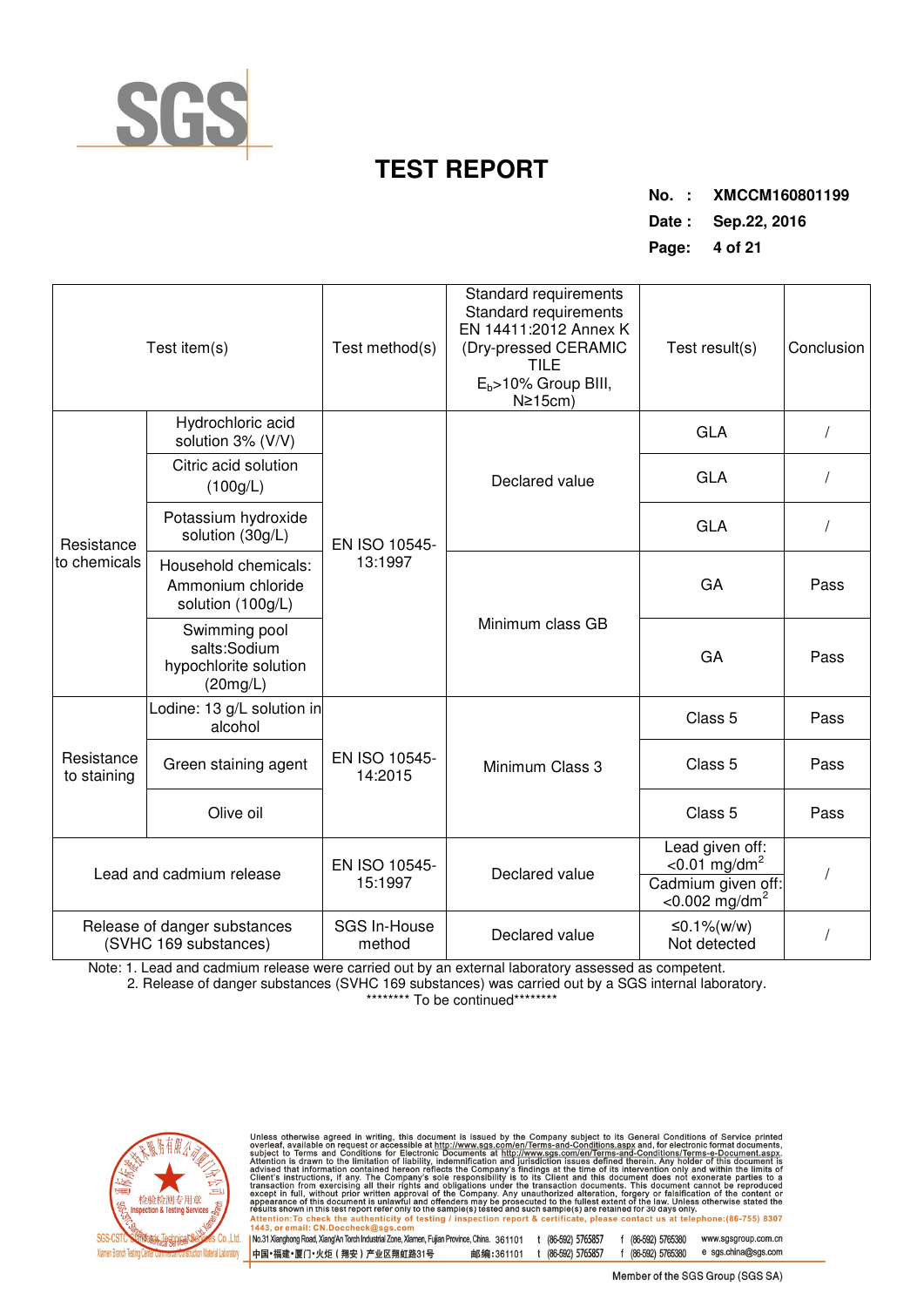

**No. : XMCCM160801199 Date : Sep.22, 2016 Page: 5 of 21** 

1. Dimension and surface quality

### **Test method:**

EN ISO 10545-2:1997 CERAMIC TILE — Part 2: Determination of dimensions and surface quality

### **Test result(s):**

1). Length, width and thickness

Specimens: CERAMIC TILE, 152mm×76mm×9.5mm, 10pcs

#### Work size: 152mm×76mm×9.5mm

| Specimens<br>identification<br>No. | Average<br>Length<br>(mm) | Deviation<br>from work<br>size (%) | Average<br>Width<br>(mm) | Deviation<br>from work<br>size (%) | Average<br><b>Thickness</b><br>(mm) | Deviation<br>from work<br>size (%) |
|------------------------------------|---------------------------|------------------------------------|--------------------------|------------------------------------|-------------------------------------|------------------------------------|
| 1                                  | 152.09                    | 0.06                               | 76.38                    | 0.50                               | 9.46                                | $-0.42$                            |
| $\overline{c}$                     | 152.15                    | 0.10                               | 76.21                    | 0.28                               | 9.40                                | $-1.05$                            |
| 3                                  | 152.19                    | 0.12                               | 76.29                    | 0.38                               | 9.47                                | $-0.32$                            |
| 4                                  | 152.29                    | 0.19                               | 76.32                    | 0.42                               | 9.51                                | 0.11                               |
| 5                                  | 152.20                    | 0.13                               | 76.19                    | 0.25                               | 9.41                                | $-0.95$                            |
| $\,6$                              | 152.12                    | 0.08                               | 76.25                    | 0.33                               | 9.60                                | 1.05                               |
| $\overline{7}$                     | 152.17                    | 0.11                               | 76.28                    | 0.37                               | 9.44                                | $-0.63$                            |
| 8                                  | 152.16                    | 0.11                               | 76.27                    | 0.36                               | 9.43                                | $-0.74$                            |
| 9                                  | 152.20                    | 0.13                               | 76.24                    | 0.32                               | 9.62                                | 1.26                               |
| 10                                 | 152.12                    | 0.08                               | 76.22                    | 0.29                               | 9.43                                | $-0.74$                            |

\*\*\*\*\*\*\*\*\* To be continued\*\*\*\*\*\*\*\*\*



Unless otherwise agreed in writing, this document is issued by the Company subject to its General Conditions of Service printed<br>overleaf, available on request or accessible at http://www.sgs.com/en/Terms-and-Conditions.as

1 No.31 Xianghong Road, XiangAn Torch Industrial Zone, Xiamen, Fujian Province, China. 361101 t (86-592) 5765857 f (86-592) 5765380 www.sgsgroup.com.cn<br>|中国+福建+厦门+火炬(翔安)产业区翔虹路31号 邮编:361101 t (86-592) 5765857 f (86-592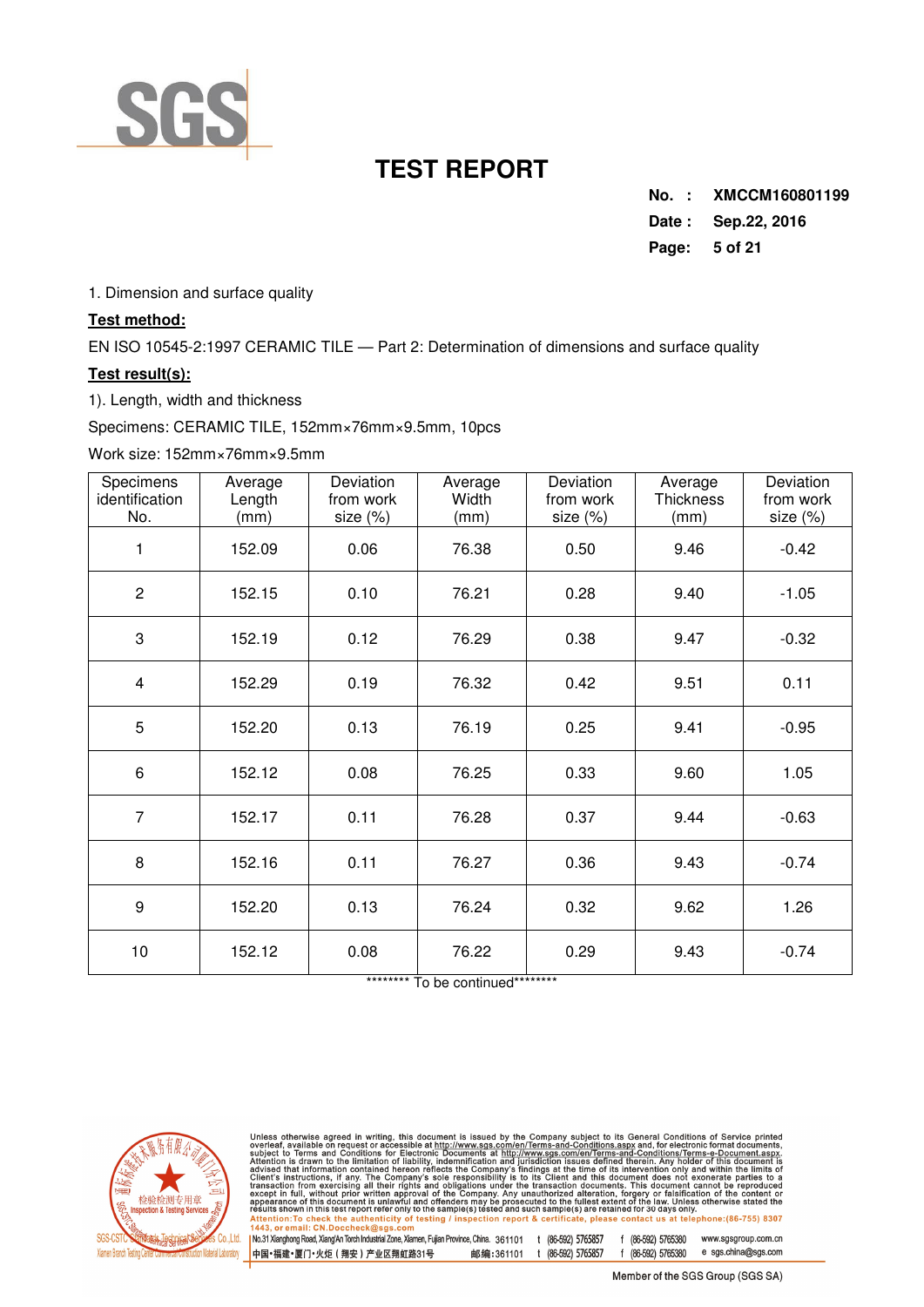

**No. : XMCCM160801199 Date : Sep.22, 2016 Page: 6 of 21** 

2). Straightness of sides, rectangularity and surface flatness

Specimens: CERAMIC TILE, 152mm×76mm×9.5mm, 10pcs

Work size: 152mm×76mm×9.5mm

|                | Straightness of sides<br>(max deviation related to |         |         |         |         | Rectangularity                                                |         |         |      | Surface flatness                                       |         |                                                                                 |         |         |                                             |      |
|----------------|----------------------------------------------------|---------|---------|---------|---------|---------------------------------------------------------------|---------|---------|------|--------------------------------------------------------|---------|---------------------------------------------------------------------------------|---------|---------|---------------------------------------------|------|
| No             | the corresponding work<br>sizes)                   |         |         |         |         | (max deviation related to<br>the corresponding work<br>sizes) |         |         |      | Centre<br>curvature<br>(max<br>deviation<br>related to |         | Edge curvature<br>(max deviation related to<br>the corresponding work<br>sizes) |         |         | Warpage<br>(max)<br>deviation<br>related to |      |
|                |                                                    | (152mm) |         | (76mm)  |         | (152mm)                                                       |         | (76mm)  |      | diagonal)                                              | (152mm) |                                                                                 | (76mm)  |         | diagonal)                                   |      |
|                | mm                                                 | $\%$    | mm      | $\%$    | mm      | $\frac{1}{6}$                                                 | mm      | $\%$    | mm   | $\%$                                                   | mm      | $\%$                                                                            | mm      | $\%$    | mm                                          | $\%$ |
| 1              | 0.03                                               | 0.02    | 0.02    | 0.03    | $-0.08$ | $-0.05$                                                       | $-0.02$ | $-0.03$ | 0.08 | 0.05                                                   | 0.04    | 0.03                                                                            | $-0.04$ | $-0.05$ | 0.18                                        | 0.11 |
| 2              | 0.02                                               | 0.01    | 0.02    | 0.03    | $-0.08$ | $-0.05$                                                       | 0.02    | 0.03    | 0.06 | 0.04                                                   | 0.04    | 0.03                                                                            | $-0.04$ | $-0.05$ | 0.18                                        | 0.11 |
| 3              | $-0.03$                                            | $-0.02$ | $-0.03$ | $-0.04$ | $-0.02$ | $-0.01$                                                       | $-0.04$ | $-0.05$ | 0.04 | 0.02                                                   | 0.02    | 0.01                                                                            | $-0.06$ | $-0.08$ | 0.19                                        | 0.11 |
| 4              | 0.03                                               | 0.02    | 0.03    | 0.04    | $-0.04$ | $-0.03$                                                       | 0.04    | 0.05    | 0.08 | 0.05                                                   | 0.04    | 0.03                                                                            | $-0.03$ | $-0.04$ | 0.19                                        | 0.11 |
| 5              | 0.02                                               | 0.01    | 0.04    | 0.05    | $-0.04$ | $-0.03$                                                       | 0.04    | 0.05    | 0.06 | 0.04                                                   | 0.04    | 0.03                                                                            | $-0.04$ | $-0.05$ | 0.16                                        | 0.09 |
| 6              | 0.04                                               | 0.03    | 0.00    | 0.00    | 0.14    | 0.09                                                          | $-0.06$ | $-0.08$ | 0.08 | 0.05                                                   | 0.09    | 0.06                                                                            | $-0.04$ | $-0.05$ | 0.16                                        | 0.09 |
| $\overline{7}$ | $-0.04$                                            | $-0.03$ | 0.02    | 0.03    | 0.04    | 0.03                                                          | $-0.02$ | $-0.03$ | 0.04 | 0.02                                                   | 0.04    | 0.03                                                                            | $-0.02$ | $-0.03$ | 0.17                                        | 0.10 |
| 8              | 0.02                                               | 0.01    | 0.00    | 0.00    | $-0.04$ | $-0.03$                                                       | 0.02    | 0.03    | 0.08 | 0.05                                                   | 0.12    | 0.08                                                                            | $-0.04$ | $-0.05$ | 0.17                                        | 0.10 |
| 9              | 0.04                                               | 0.03    | 0.02    | 0.03    | $-0.08$ | $-0.05$                                                       | 0.04    | 0.05    | 0.06 | 0.04                                                   | 0.08    | 0.05                                                                            | $-0.04$ | $-0.05$ | 0.19                                        | 0.11 |
| 10             | 0.06                                               | 0.04    | 0.04    | 0.05    | $-0.08$ | $-0.05$                                                       | 0.06    | 0.08    | 0.08 | 0.05                                                   | 0.08    | 0.05                                                                            | $-0.06$ | $-0.08$ | 0.19                                        | 0.11 |

## 3). Surface quality

30 pcs of samples for test, 100% of the tiles were free from visible defects \*\*\*\*\*\*\*\*\* To be continued\*\*\*\*\*\*\*\*\*



Unless otherwise agreed in writing, this document is issued by the Company subject to its General Conditions of Service printed<br>overleaf, available on request or accessible at http://www.sgs.com/en/Terms-and-Conditions.as | No.31 Xianghong Road, Xiang'An Torch Industrial Zone, Xiamen, Fujian Province, China. 361101 t (86-592) 5765857<br>|中国+福建+厦门+火炬(翔安)产业区翔虹路31号 - 邮编:361101 t (86-592) 5765857 f (86-592) 5765380 www.sgsgroup.com.cn e sgs.china@sgs.com f (86-592) 5765380

Member of the SGS Group (SGS SA)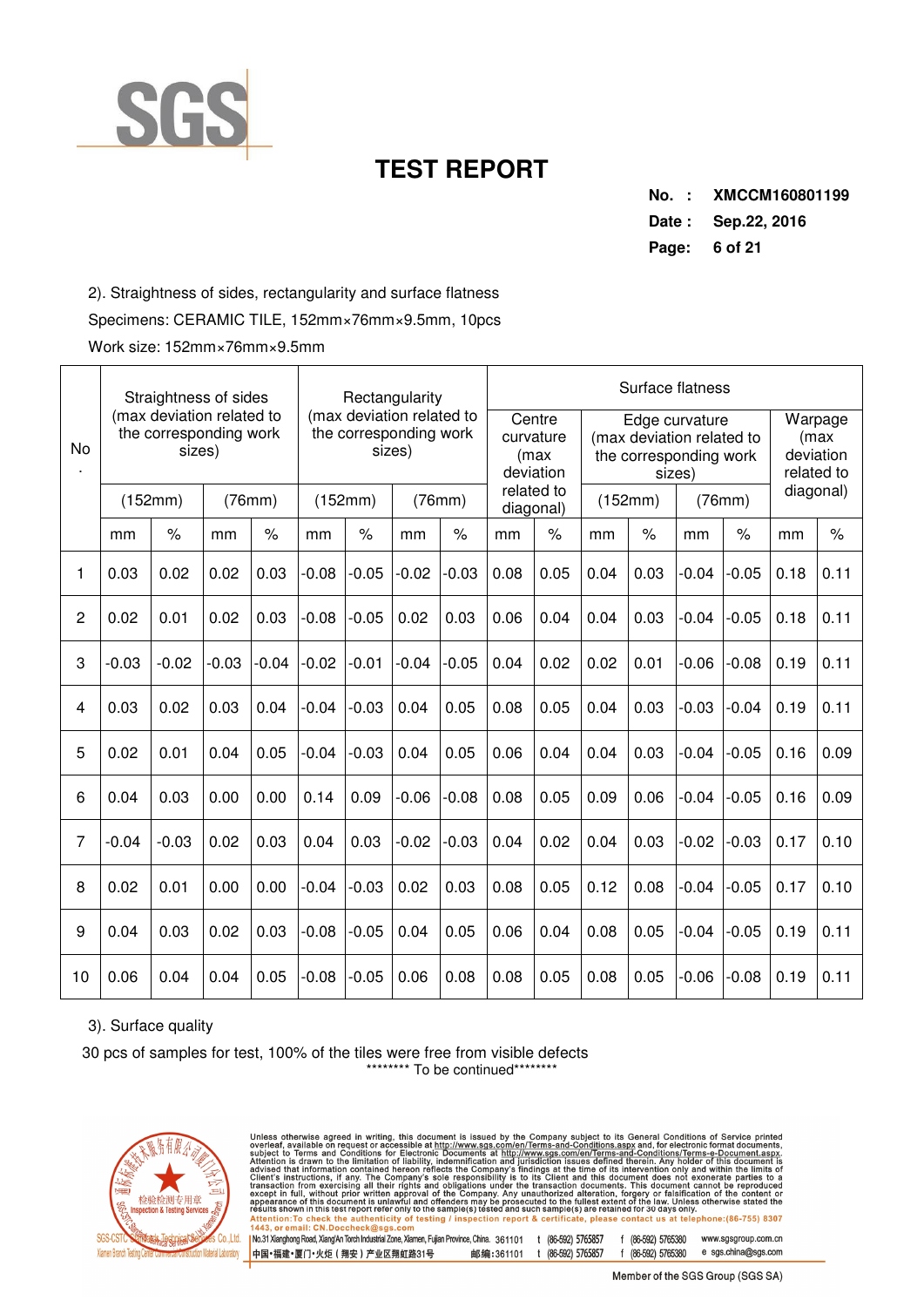

**No. : XMCCM160801199 Date : Sep.22, 2016 Page: 7 of 21** 

2. Water absorption (boiling method)

## **Test method:**

EN ISO 10545-3:1997 CERAMIC TILE — Part 3: Determination of water absorption, apparent porosity,

apparent relative density and bulk density

Specimens: CERAMIC TILE, 152mm×76mm×9.5mm, 10pcs

### **Test result(s):**

| Specimens<br>identification<br>No. |       | 2     | 3     | 4     | 5     | 6     |       | 8     | 9     | 10    |
|------------------------------------|-------|-------|-------|-------|-------|-------|-------|-------|-------|-------|
| Water<br>absorption (%)            | 15.47 | 15.32 | 15.43 | 14.55 | 14.81 | 14.36 | 14.92 | 15.05 | 14.81 | 14.66 |
| Mean value (%)                     |       |       |       |       |       | 14.94 |       |       |       |       |

3. Modulus of rupture and Breaking strength

## **Test method:**

EN ISO 10545-4:2014 CERAMIC TILE — Part 4: Determination of Modulus of rupture and Breaking strength Specimens: CERAMIC TILE, 152mm×76mm×9.5mm, 7pcs

## **Test result(s):**

| Specimens<br>identification No.            |      | $\overline{2}$ | 3    | 4    | 5    | 6    |      |  |
|--------------------------------------------|------|----------------|------|------|------|------|------|--|
| Breaking strength (N)                      | 1341 | 1331           | 1241 | 1377 | 1280 | 1207 | 1184 |  |
| Mean value (N)                             |      | 1280           |      |      |      |      |      |  |
| Modulus of rupture<br>(N/mm <sup>2</sup> ) | 27   | 27             | 25   | 27   | 26   | 24   | 24   |  |
| Mean value $(N/mm2)$                       |      |                |      | 26   |      |      |      |  |

\*\*\*\*\*\*\*\*\* To be continued\*\*\*\*\*\*\*\*\*



Unless otherwise agreed in writing, this document is issued by the Company subject to its General Conditions of Service printed<br>overleaf, available on request or accessible at http://www.sgs.com/en/Terms-and-Conditions.as

| No.31 Xianghong Road, Xiang'An Torch Industrial Zone, Xiamen, Fujian Province, China. 361101 t (86-592) 5765857<br>|中国・福建・厦门・火炬(翔安)产业区翔虹路31号 - 邮编:361101 t (86-592) 5765857 f (86-592) 5765380 www.sgsgroup.com.cn e sgs.china@sgs.com f (86-592) 5765380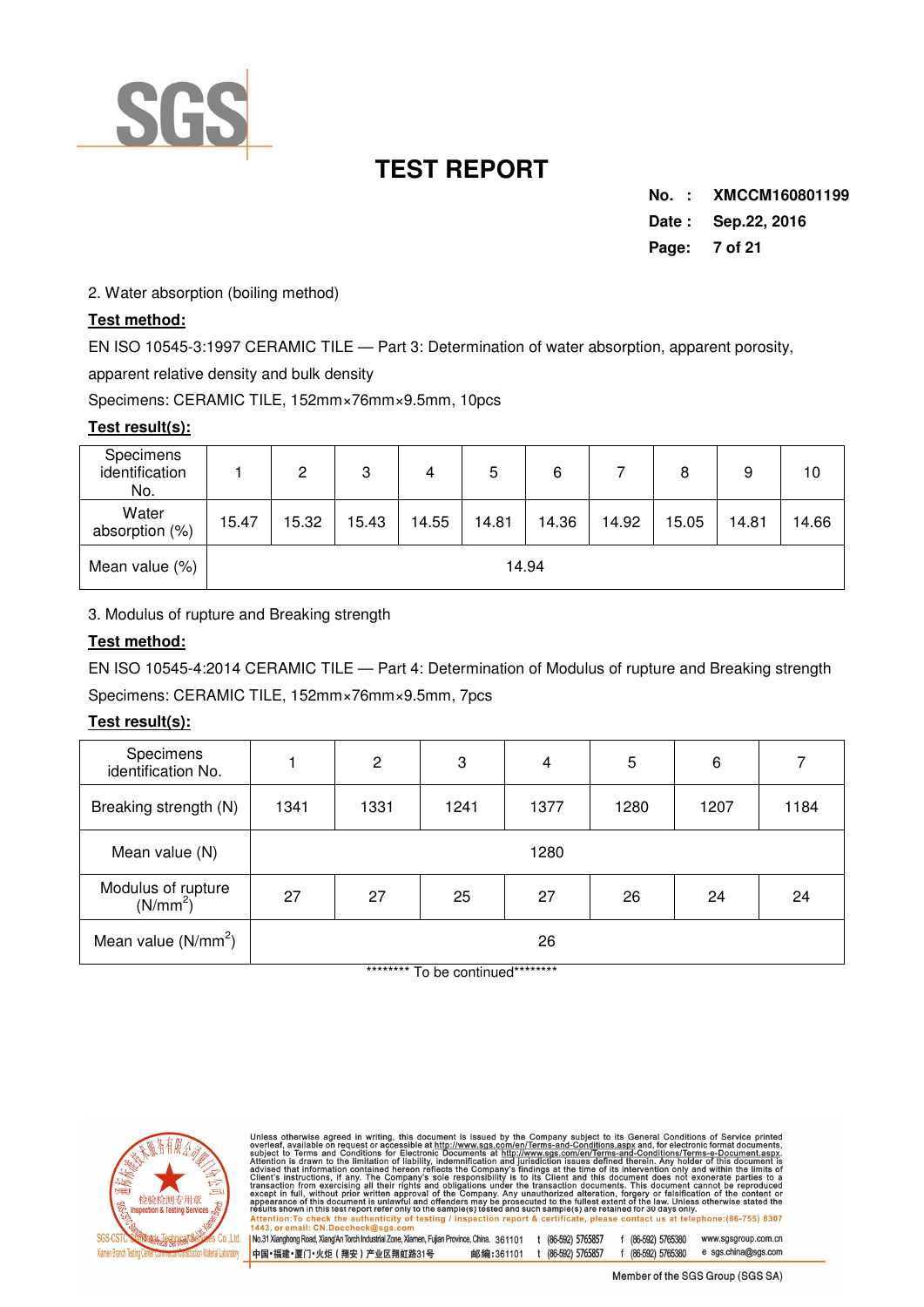

**No. : XMCCM160801199 Date : Sep.22, 2016 Page: 8 of 21** 

4. Coefficient of linear thermal expansion

## **Test method:**

EN ISO 10545-8:2014 CERAMIC TILE — Part 8: Determination of linear thermal expansion

Specimens: CERAMIC TILE, 50mm×9mm×9.5mm, 2pcs, vertical cut from 1pcs 152mm×76mm×9.5mm

### **Test result(s):**

Heating rate: 5°C /min

| Specimens identification No.                                               |  |
|----------------------------------------------------------------------------|--|
| Coefficient of linear thermal<br>expansion $(x10^{-6}/^{\circ}\mathrm{C})$ |  |

### 5. Thermal shock resistance

### **Test method:**

EN ISO 10545-9:2013 CERAMIC TILE — Part 9: Determination of resistance to thermal shock

Specimens: CERAMIC TILE, 152mm×76mm×9.5mm, 5pcs

The type of the test performed: without immersion

### **Test result(s):**

| <b>Specimens</b><br>identification No. |            |            |            |            |            |
|----------------------------------------|------------|------------|------------|------------|------------|
| Description of damage                  | No visible | No visible | No visible | No visible | No visible |
|                                        | defects    | defects    | defects    | defects    | defects    |

#### 6. Crazing resistance

## **Test method:**

EN ISO 10545-11:1996 CERAMIC TILE — Part 11: Determination of crazing resistance for glazed tiles

Specimens: CERAMIC TILE, 152mm×76mm×9.5mm, 5pcs

## **Test result(s):**

| Specimens<br>identification No. |            |            |            |            |            |
|---------------------------------|------------|------------|------------|------------|------------|
| Description of damage           | No crazing | No crazing | No crazing | No crazing | No crazing |

\*\*\*\*\*\*\*\*\* To be continued\*\*\*\*\*\*\*\*\*



Unless otherwise agreed in writing, this document is issued by the Company subject to its General Conditions of Service printed overleaf, available on request or accessible at http://www.sgs.com/en/Terms-and-Conditions.as No.31 Xianghong Road, Xiang'An Torch Industrial Zone, Xiamen, Fujian Province, China. 361101 t (86-592) 5765857 f (86-592) 5765380 www.sasaroup.com.cn e sgs.china@sgs.com 中国·福建·厦门·火炬 (翔安) 产业区翔虹路31号 邮编:361101 t (86-592) 5765857 f (86-592) 5765380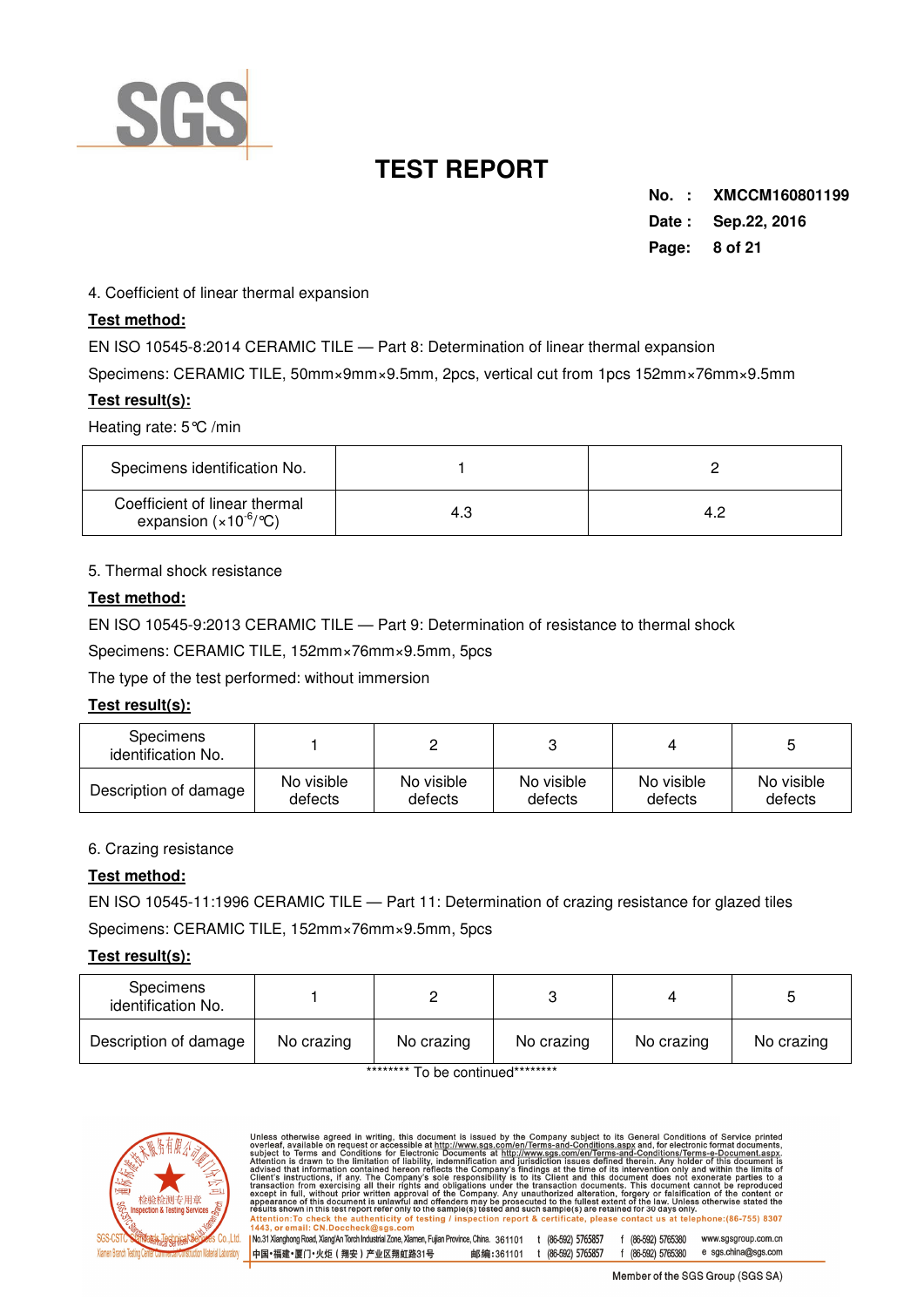

**No. : XMCCM160801199 Date : Sep.22, 2016** 

**Page: 9 of 21** 

7. Chemicals resistance

## **Test method:**

EN ISO 10545-13:1997 CERAMIC TILE — Part 13: Determination of chemical resistance

Specimens: CERAMIC TILE, 76mm×76mm×9.5mm, 25pcs, cut from 13pcs 152mm×76mm×9.5mm

## **Test result(s):**

| Specimens identification No. |                                                                  |            | $\overline{c}$ | 3          | 4          | 5          |
|------------------------------|------------------------------------------------------------------|------------|----------------|------------|------------|------------|
| Chemicals                    | Hydrochloric acid solution<br>3% (V/V)                           | <b>GLA</b> | <b>GLA</b>     | <b>GLA</b> | <b>GLA</b> | <b>GLA</b> |
|                              | Citric acid solution<br>(100g/L)                                 | <b>GLA</b> | <b>GLA</b>     | <b>GLA</b> | <b>GLA</b> | <b>GLA</b> |
|                              | Potassium hydroxide<br>solution (30g/L)                          | <b>GLA</b> | <b>GLA</b>     | <b>GLA</b> | <b>GLA</b> | <b>GLA</b> |
| agents                       | Household chemicals:<br>Ammonium chloride<br>solution (100g/L)   | GA         | GA             | GA         | GA         | GA         |
|                              | Swimming pool salts:<br>Sodium hypochlorite<br>solution (20mg/L) | GA         | <b>GA</b>      | GA         | GA         | GA         |

8. Resistance to stains

## **Test method:**

EN ISO 10545-14:2015 CERAMIC TILE — Part 14: Determination of resistance to stains

中国·福建·厦门·火炬 (翔安) 产业区翔虹路31号

Specimens: CERAMIC TILE, 76mm×76mm×9.5mm, 15pcs, cut from 8pcs 152mm×76mm×9.5mm

## **Test result(s):**

|                    | Specimens identification No.          |         | 2       | 3       | 4       | 5       |
|--------------------|---------------------------------------|---------|---------|---------|---------|---------|
|                    | Lodine: 13 g/L solution in<br>alcohol | Class 5 | Class 5 | Class 5 | Class 5 | Class 5 |
| Staining<br>agents | Green staining agent                  | Class 5 | Class 5 | Class 5 | Class 5 | Class 5 |
|                    | Olive oil                             | Class 5 | Class 5 | Class 5 | Class 5 | Class 5 |

To be continued



Unless otherwise agreed in writing, this document is issued by the Company subject to its General Conditions of Service printed<br>overleaf, available on request or accessible at http://www.sgs.com/en/Terms-and-Conditions.as No.31 Xianghong Road, Xiang'An Torch Industrial Zone, Xiamen, Fujian Province, China. 361101 t (86-592) 5765857 f (86-592) 5765380 www.sgsgroup.com.cn

e sgs.china@sgs.com 邮编:361101 t (86-592) 5765857 f (86-592) 5765380 Member of the SGS Group (SGS SA)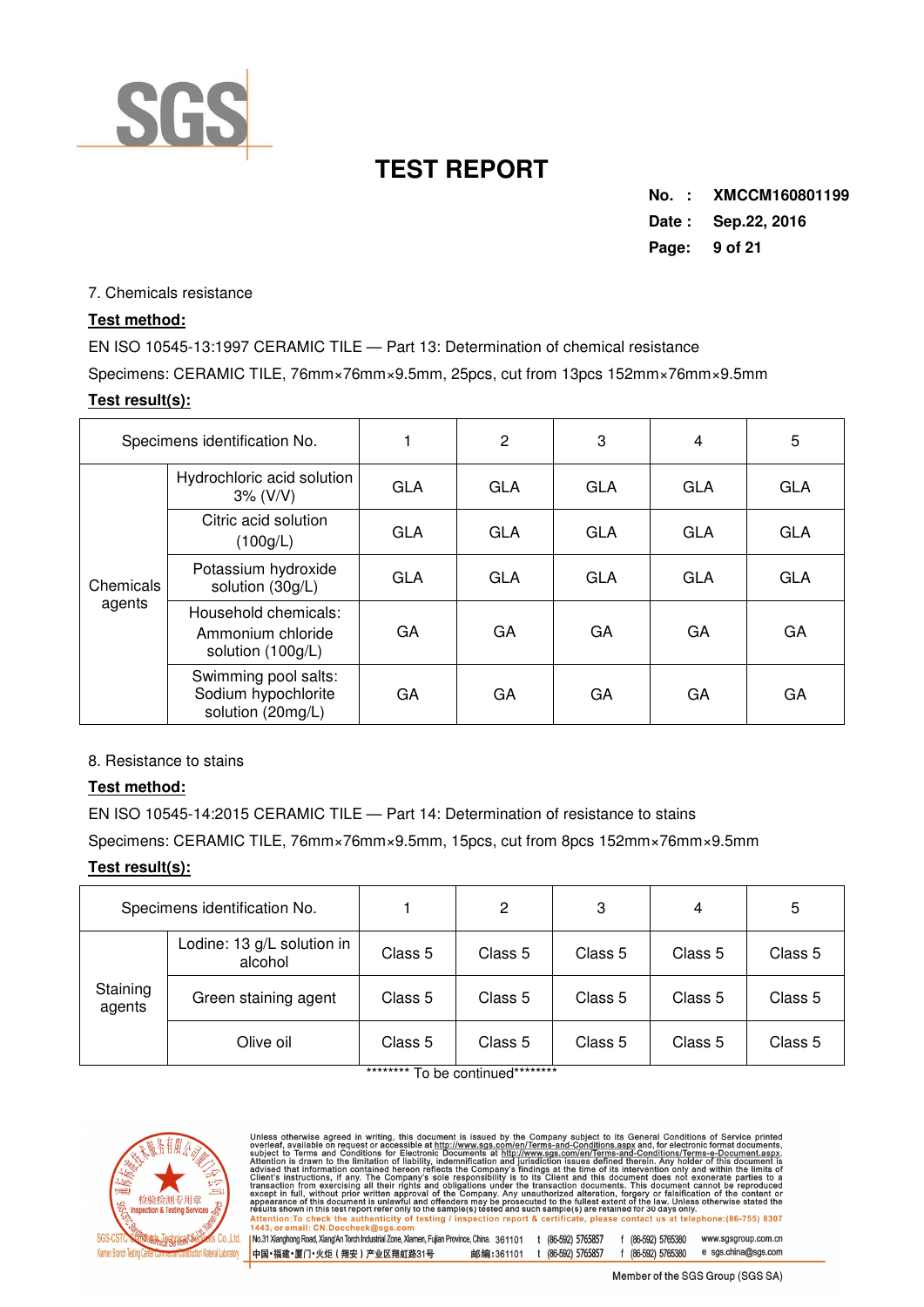

**No. : XMCCM160801199 Date : Sep.22, 2016 Page: 10 of 21** 

9. Lead and Cadmium given off by glazed tiles

## **Test method:**

EN ISO 10545-15:1997 CERAMIC TILE — Part 15: Determination of lead and cadmium given off by glazed tiles

Specimens: CERAMIC TILE, 152mm×76mm×9.5mm, 3pcs

### **Test result(s):**

| Test item $(s)$                   | Test result(s)               |
|-----------------------------------|------------------------------|
| Lead given off by glazed tiles    | $< 0.01$ mg/dm <sup>2</sup>  |
| Cadmium given off by glazed tiles | $<$ 0.002 mg/dm <sup>2</sup> |

\*\*\*\*\*\*\*\*\* To be continued\*\*\*\*\*\*\*\*\*



Unless otherwise agreed in writing, this document is issued by the Company subject to its General Conditions of Service printed<br>overleaf, available on request or accessible at http://www.sgs.com/en/Terms-and-Conditions.as

| No.31 Xianghong Road, Xiang An Torch Industrial Zone, Xiamen, Fujian Province, China. 361101 t (86-592) 5765857<br>|中国・福建・厦门・火炬(翔安)产业区翔虹路31号 邮编:361101 t (86-592) 5765857 f (86-592) 5765380 www.sgsgroup.com.cn e sgs.china@sgs.com f (86-592) 5765380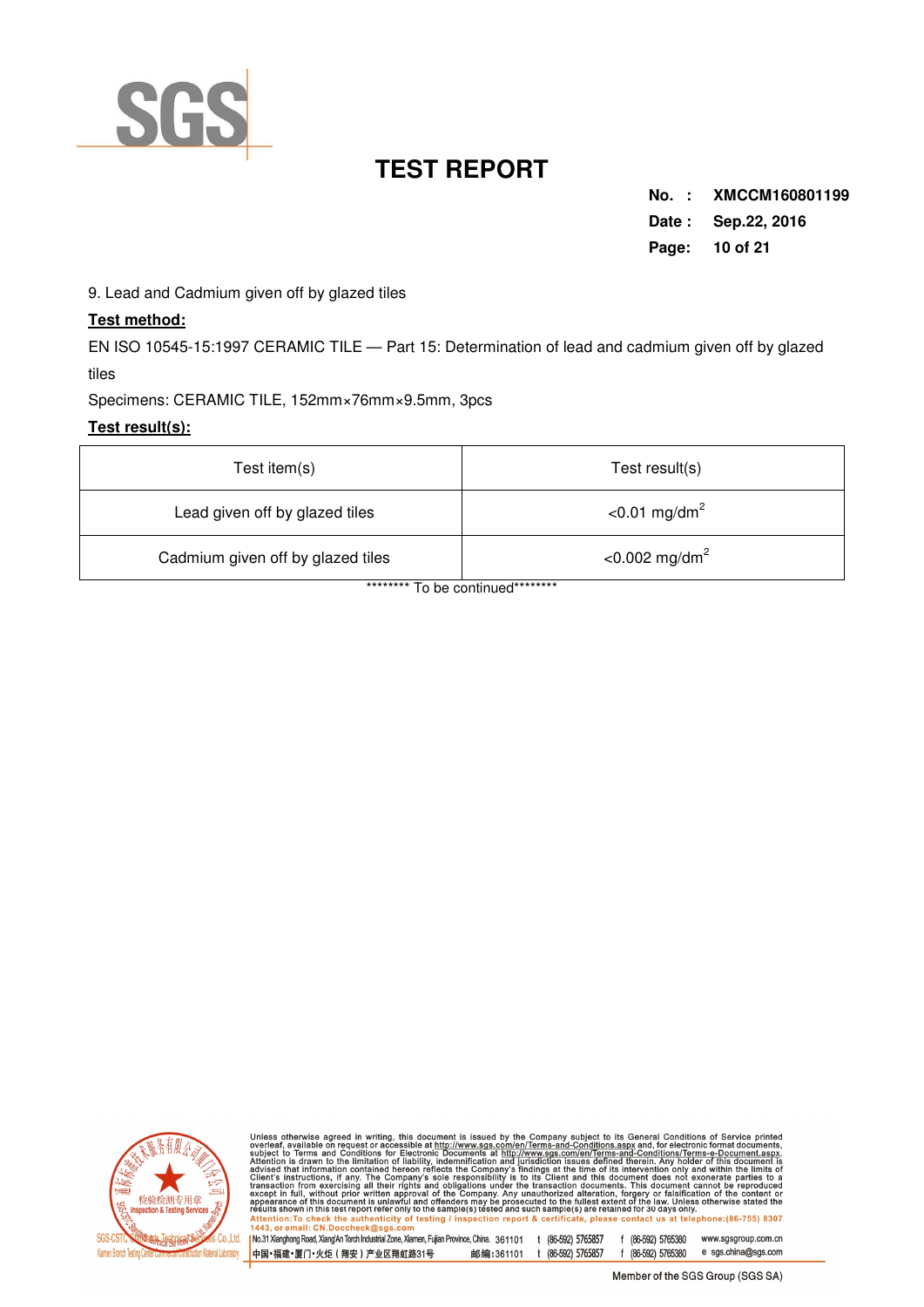

**No. : XMCCM160801199 Date : Sep.22, 2016 Page: 11 of 21** 

10. Release of danger substances (SVHC 169 substances)

### **Test method:**

SGS In-House method- XMTC CHEM-TOP-022-01, XMTC-CHEM-TOP-022-02, XMTC CHEM-TOP-022-03, Analyzed by ICP-OES, UV-VIS, GC-MS, HPLC-DAD/MS and Colorimetric Method. Specimens: CERAMIC TILE, see the photos

### **Test requested:**

As requested by client, SVHC screening is performed according to:

One hundred and sixty nine (169) substances in the Candidate List of Substances of Very High Concern (SVHC) for authorization published by European Chemicals Agency (ECHA) on and before Jun 20, 2016 regarding Regulation (EC) No 1907/2006 concerning the REACH..

### **Summary:**

According to the specified scope and analytical techniques, concentrations of tested PASS SVHC are  $\leq$  0.1% (w/w) in the submitted sample.

#### **Remark:**

 (1) The chemical analysis of specified SVHC is performed by means of currently available analytical techniques against the following SVHC related documents published by ECHA:

http://echa.europa.eu/web/guest/candidate-list-table

These lists are under evaluation by ECHA and may subject to change in the future.

(2) Concerning article(s):

 In accordance with Regulation (EC) No 1907/2006, any EU producer or importer of articles shall notify ECHA, in accordance with paragraph 4 of Article 7, if a substance meets the criteria in Article 57 and is identified in accordance with Article 59(1) of the Regulation, if (a) the substance in the Candidate List is present in those articles in quantities totaling over one tonne per producer or importer per year; and (b) the substance in the Candidate List is present in those articles above a concentration of 0.1% weight by weight (w/w).

 Article 33 of Regulation (EC) No 1907/2006 requires supplier of an article containing a substance meeting the criteria in Article 57 and identified in accordance with Article 59(1) in a concentration above 0.1% weight by weight (w/w) shall provide the recipient of the article with sufficient information, available \*\*\*\*\*\*\*\*\* To be continued\*\*\*\*\*\*\*\*\*



Unless otherwise agreed in writing, this document is issued by the Company subject to its General Conditions of Service printed<br>overleaf, available on request or accessible at http://www.sg.s.com/en/Terms-and-Conditions/T ction report & certificate, please contact us at telephone:(86-755) Attention: To check the authenticity of testing / insp<br>1443 or email: CN Doccheck@sgs.com No.31 Xianghong Road, Xiang'An Torch Industrial Zone, Xiamen, Fujian Province, China. 361101 t (86-592) 5765857 f (86-592) 5765380 www.sasaroup.com.cn e sgs.china@sgs.com 中国·福建·厦门·火炬 (翔安) 产业区翔虹路31号 邮编:361101 t (86-592) 5765857 f (86-592) 5765380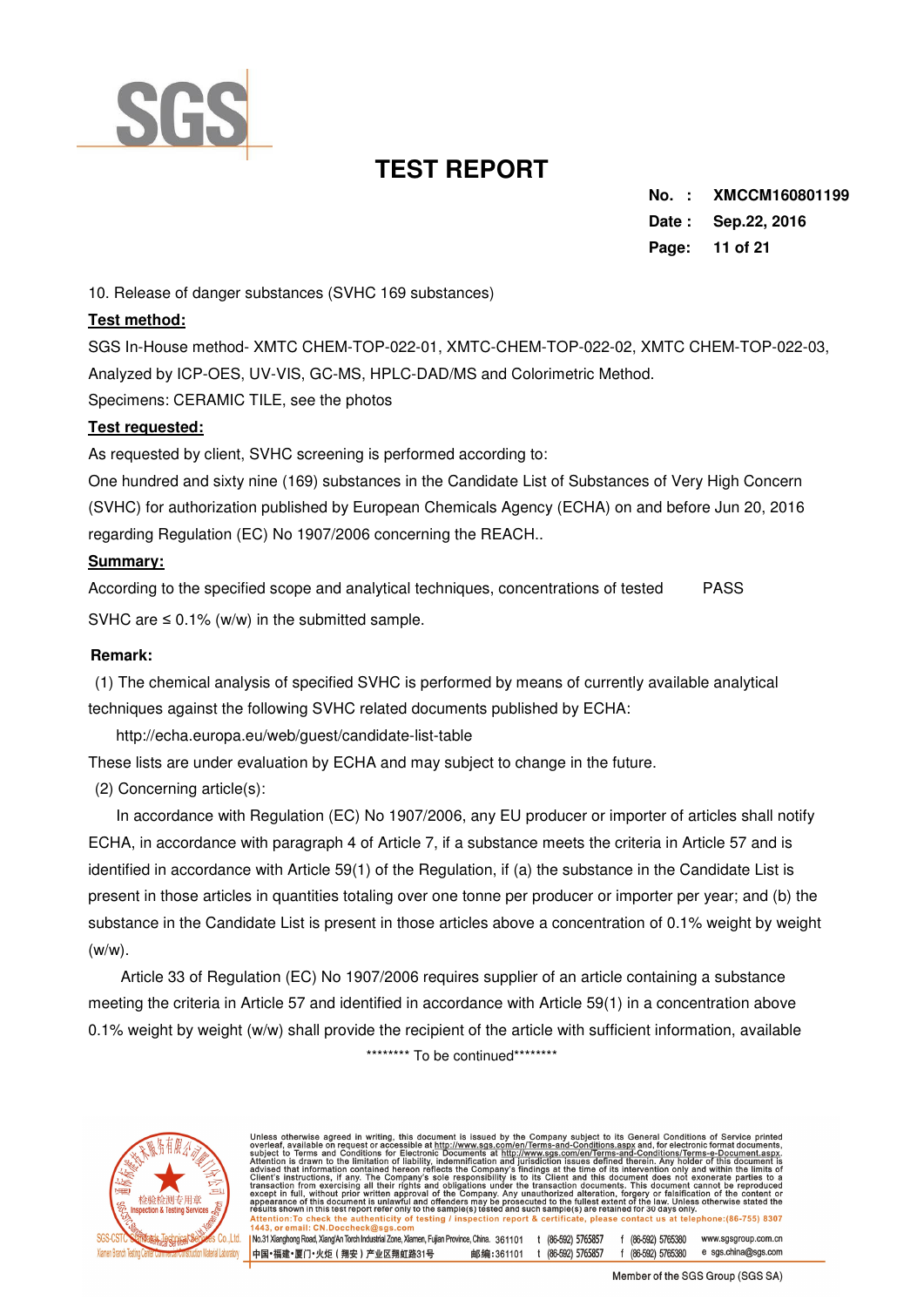

**No. : XMCCM160801199 Date : Sep.22, 2016 Page: 12 of 21** 

to the supplier, to allow safe use of the article including, as a minimum, the name of that substance in the Candidate List. SGS adopts the interpretation of ECHA for SVHC in article unless indicated otherwise. Detail explanation is available at the following link:

 http://webstage.contribute.sgs.net/corpreach/documents/SGS-CTS\_SVHC-paper-EN-11.pdf (3) Concerning material(s):

 Test results in this report are based on the tested sample. This report refers to testing result of tested sample submitted as homogenous material(s). In case such material is being used to compose an article, the results indicated in this report may not represent SVHC concentration in such article. If this report refers to testing result of composite material group by equal weight proportion, the material in each composite test group may come from more than one article.

 If the sample is a substance or mixture, and it directly exports to EU, client has the obligation to comply with the supply chain communication obligation under Article 31 of Regulation (EC) No. 1907/2006 and the conditions of Authorization of substance of very high concern included in the Annex XIV of the Regulation (EC) No. 1907/2006.

(4) Concerning substance and preparation:

 If a SVHC is found over 0.1% (w/w) and/or the specific concentration limit which is set in Regulation (EC) No 1272/2008 and No 790/2009, client is suggested to prepare a Safety Data Sheet (SDS) against the SVHC to comply with the supply chain communication obligation under Regulation (EC) No 1907/2006, in which:

- a substance that is classified as hazardous under the CLP Regulation (EC) No 1272/2008.

 - a mixture that is classified as dangerous according Dangerous Preparations Directive 1999/45/EC or classified as hazardous under the CLP Regulation (EC) No 1272/2008, when their concentrations are equal to, or greater than, those defined in the Article 3(3) of 1999/45/EC or the lower values given in Part 3 of Annex VI of Regulation (EC) No. 1272/2008;

or

- a mixture is not classified as dangerous under Directive 1999/45/EC, but contains either:

 (a) a substance posing human health or environmental hazards in an individual concentration of ≥ 1 % by weight for mixtures that are solid or liquids (i.e., non-gaseous mixtures) or ≥ 0.2 % by volume for gaseous mixtures; or

\*\*\*\*\*\*\*\*\* To be continued\*\*\*\*\*\*\*\*\*



Unless otherwise agreed in writing, this document is issued by the Company subject to its General Conditions of Service printed<br>overleaf, available on request or accessible at http://www.sg.s.com/en/Terms-and-Conditions/T Attention: To check the authenticity of testing / insp<br>1443 or email: CN Doccheck@sgs.com ction report & certificate, please contact us at telephone:(86-755) I No.31 Xianghong Road, Xiang'An Torch Industrial Zone, Xiamen, Fujian Province, China. 361101 t (86-592) 5765857 f (86-592) 5765380 www.sasaroup.com.cn e sgs.china@sgs.com 中国·福建·厦门·火炬 (翔安) 产业区翔虹路31号 邮编:361101 t (86-592) 5765857 f (86-592) 5765380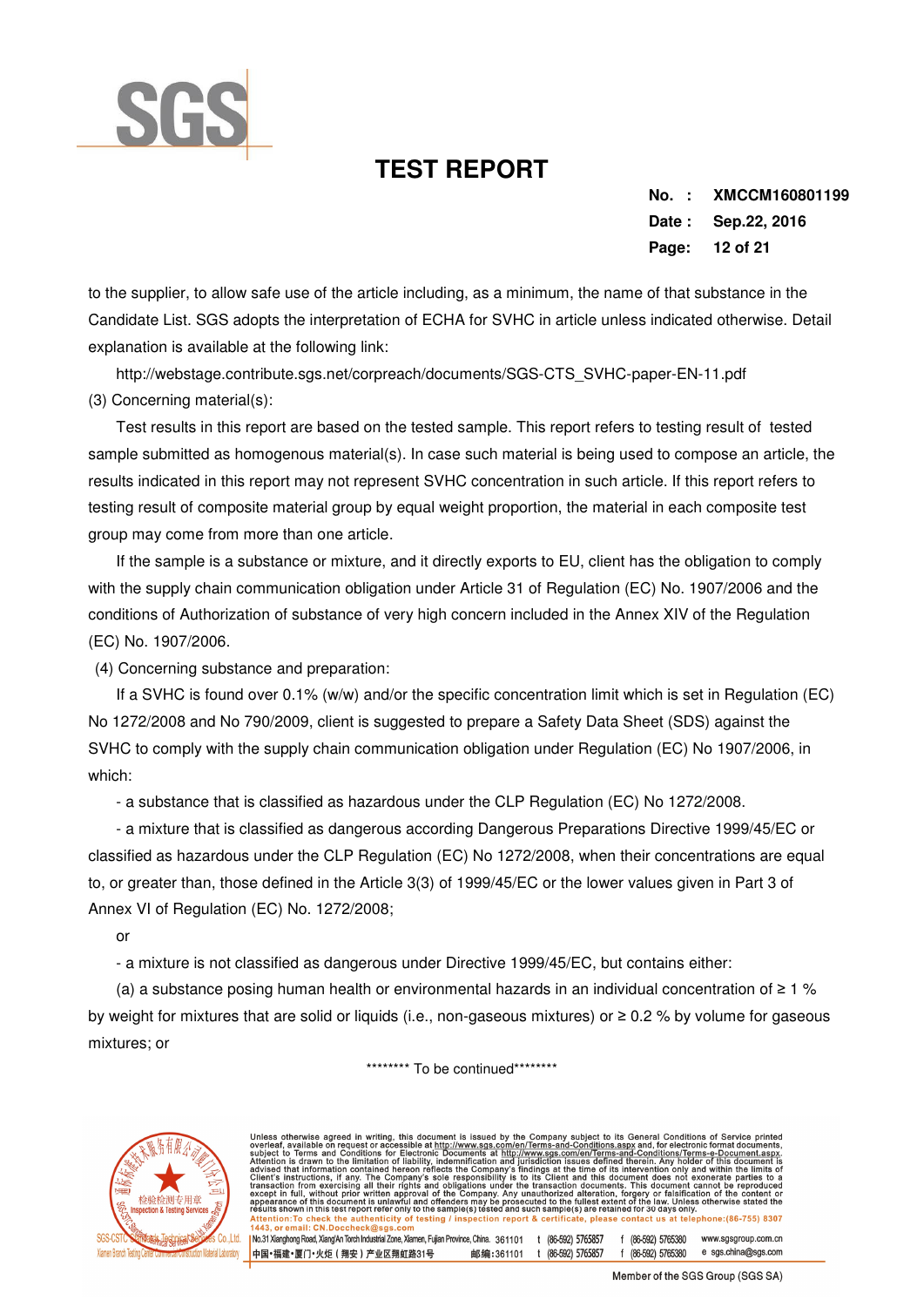

**No. : XMCCM160801199 Date : Sep.22, 2016 Page: 13 of 21** 

 (b) a substance that is PBT, or vPvB in an individual concentration of ≥ 0.1 % by weight for mixtures that are solid or liquids (i.e., non-gaseous mixtures); or

 (c) a substance on the SVHC candidate list (for reasons other than those listed above), in an individual concentration of ≥ 0.1 % by weight for non-gaseous mixtures; or

(d) a substance for which there are Europe-wide workplace exposure limits.

 (5) If a SVHC is found over the reporting limit, client is suggested to identify the component which contains the SVHC and the exact concentration of the SVHC by requesting further quantitative analysis from the laboratory.

## **Test Result: (Substances in the Candidate List of SVHC)**

| <b>Batch</b>             | <b>Substance Name</b>                | CAS No. | <b>Result</b><br>Concentration (%) | <b>RL</b> (%)            |
|--------------------------|--------------------------------------|---------|------------------------------------|--------------------------|
| $\overline{\phantom{a}}$ | All tested SVHC in<br>candidate list | -       | ND                                 | $\overline{\phantom{a}}$ |

Notes:

1. The table above only shows detected SVHC, and SVHC that below RL are not reported.

Please refer to Appendix for the full list of tested SVHC.

2. RL = Reporting Limit. All RL are based on homogenous material.ND = Not detected (lower than RL), ND is denoted on the SVHC substance.

3.\*The test result is based on the calculation of selected element(s) / marker(s) and to the worst-case scenario. For detail information, please refer to the SGS REACH

website: www.reach.sgs.com/substance-of-very-high-concern-analysis-information-page.htm.

4. RL = 0.005% is evaluated for element (i.e. cobalt, arsenic, lead, chromium (VI), aluminum, zirconium,

boron, strontium, zinc, antimony, cadmium, titanium and barium respectively), except molybdenum RL=0.0005%, boron RL=0.0025% (only for Lead bis(tetrafluoroborate)).

5. Calculated concentration of boric compounds are based on the water extractive boron by ICP-OES.

6. ∆ CAS No. of diastereoisomers identified (α-HBCDD, β-HBCDD, γ-HBCDD): 134237-50-6, 134237-51-7, 134237-52-8.

7.  $\hat{\varphi}$  CAS No. of Hexahydromethylphthalic anhydride, Hexahydro-4-methylphthalic anhydride,

Hexahydro-1-methylphthalic anhydride, Hexahydro-3-methylphthalic anhydride: 25550-51-0, 19438-60-9, 48122-14-1, 57110-29-9; EC No. of those: 247-094-1, 243-072-0, 256-356-4, 260-566-1.

8. § The substance is proposed for the identification as SVHC only where it contains Michler's ketone (CAS Number: 90-94-8) or Michler's base (CAS Number: 101-61-1) ≥0.1% (w/w).

\*\*\*\*\*\*\* To be continued\*\*\*



|      | Unless otherwise agreed in writing, this document is issued by the Company subject to its General Conditions of Service printed<br>overleaf, available on request or accessible at http://www.sgs.com/en/Terms-and-Conditions.aspx and, for electronic format documents,<br>subject to Terms and Conditions for Electronic Documents at http://www.sgs.com/en/Terms-and-Conditions/Terms-e-Document.aspx.<br>Attention is drawn to the limitation of liability, indemnification and jurisdiction issues defined therein. Any holder of this document is<br>advised that information contained hereon reflects the Company's findings at the time of its intervention only and within the limits of<br>Client's instructions, if any. The Company's sole responsibility is to its Client and this document does not exonerate parties to a<br>transaction from exercising all their rights and obligations under the transaction documents. This document cannot be reproduced<br>except in full, without prior written approval of the Company. Any unauthorized alteration, forgery or falsification of the content or<br>appearance of this document is unlawful and offenders may be prosecuted to the fullest extent of the law. Unless otherwise stated the<br>results shown in this test report refer only to the sample(s) tested and such sample(s) are retained for 30 days only.<br>Attention:To check the authenticity of testing / inspection report & certificate, please contact us at telephone:(86-755) 8307<br>1443, or email: CN.Doccheck@sgs.com |
|------|---------------------------------------------------------------------------------------------------------------------------------------------------------------------------------------------------------------------------------------------------------------------------------------------------------------------------------------------------------------------------------------------------------------------------------------------------------------------------------------------------------------------------------------------------------------------------------------------------------------------------------------------------------------------------------------------------------------------------------------------------------------------------------------------------------------------------------------------------------------------------------------------------------------------------------------------------------------------------------------------------------------------------------------------------------------------------------------------------------------------------------------------------------------------------------------------------------------------------------------------------------------------------------------------------------------------------------------------------------------------------------------------------------------------------------------------------------------------------------------------------------------------------------------------------------------------|
|      |                                                                                                                                                                                                                                                                                                                                                                                                                                                                                                                                                                                                                                                                                                                                                                                                                                                                                                                                                                                                                                                                                                                                                                                                                                                                                                                                                                                                                                                                                                                                                                     |
| Ltd. | I No.31 Xianghong Road, Xiang'An Torch Industrial Zone, Xiamen, Fujian Province, China. 361101<br>(86-592) 5765857<br>(86-592) 5765380<br>www.sgsgroup.com.cn                                                                                                                                                                                                                                                                                                                                                                                                                                                                                                                                                                                                                                                                                                                                                                                                                                                                                                                                                                                                                                                                                                                                                                                                                                                                                                                                                                                                       |
|      | e sgs.china@sgs.com<br>(86-592) 5765857<br>(86-592) 5765380<br>中国•福建•厦门•火炬(翔安)产业区翔帄路31号<br>邮编:361101                                                                                                                                                                                                                                                                                                                                                                                                                                                                                                                                                                                                                                                                                                                                                                                                                                                                                                                                                                                                                                                                                                                                                                                                                                                                                                                                                                                                                                                                |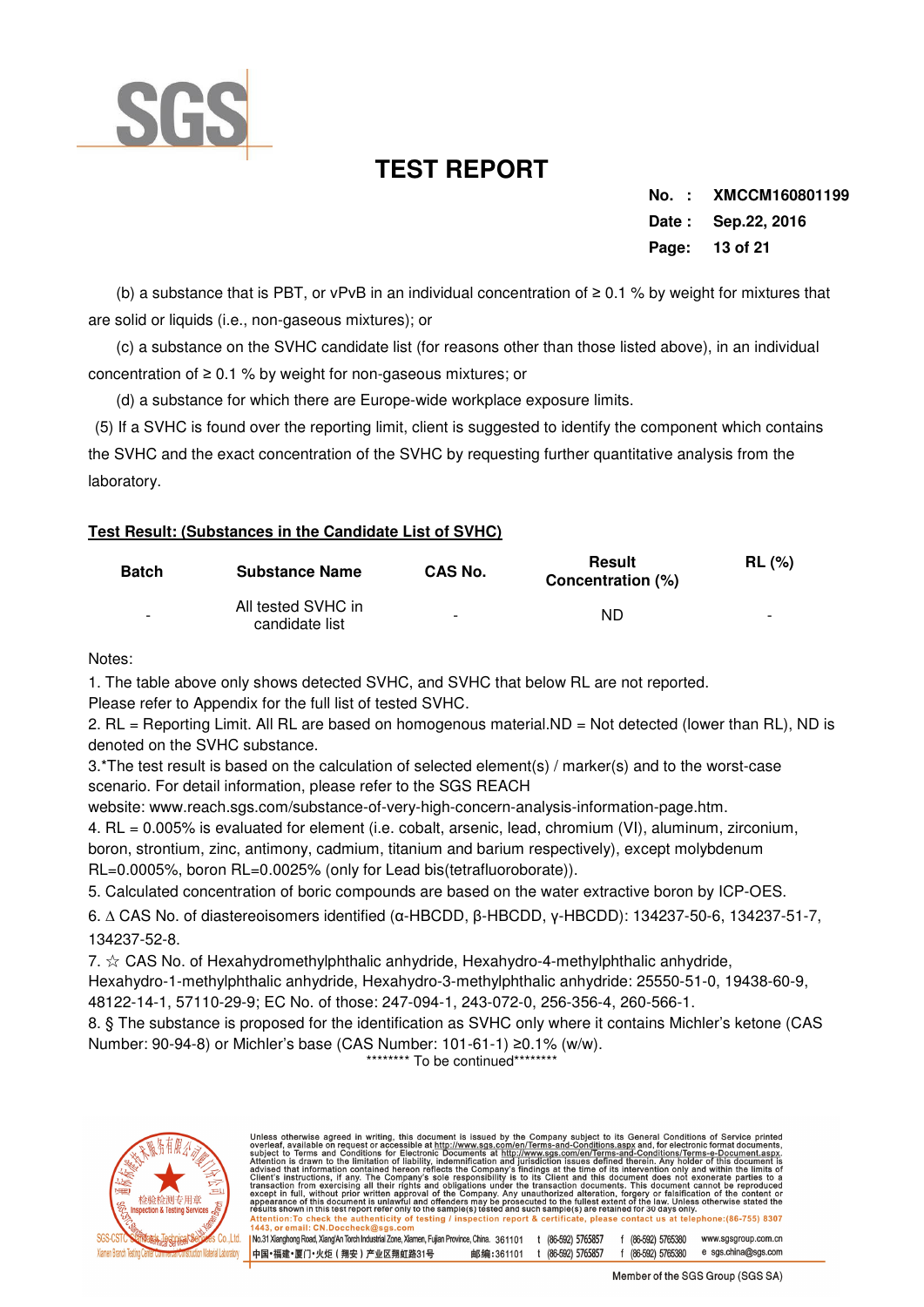

| No.: XMCCM160801199 |
|---------------------|
| Date: Sep.22, 2016  |
| Page: 14 of 21      |

## **Appendix Full list of tested SVHC: Batch No. Substance Name CAS No. RL (%)**  I 1 4,4' -Diaminodiphenylmethane(MDA) 101-77-9 0.050 I 2 5-tert-butyl-2,4,6-trinitro-m-xylene (musk xylene) 81-15-2 0.050 I 3 Alkanes, C10-13, chloro (Short Chain Chlorinated Paraffins) 85535-84-8 0.050 I 4 Anthracene 120-12-7 0.050 I 5 Benzyl butyl phthalate (BBP) 85-68-7 0.050 I 6 Bis (2-ethylhexyl)phthalate (DEHP) 117-81-7 0.050 I 7 Bis(tributyltin)oxide (TBTO) 56-35-9 0.050 I 8 Cobalt dichloride\* 7646-79-9 0.005 I 9 Diarsenic pentaoxide\* 1303-28-2 0.005 I 10 Diarsenic trioxide\* 1327-53-3 0.005 I 11 Dibutyl phthalate (DBP) 84-74-2 0.050 I 12 Hexabromocyclododecane (HBCDD) and all major 25637-99-4, 0.050 diastereoisomers identified (α-HBCDD, β-HBCDD, 3194-55-6 γ-HBCDD)△ I 13 Lead hydrogen arsenate\* 7784-40-9 0.005 I 14 Sodium dichromate\* 7789-12-0, 0.005 10588-01-9 I 15 Triethyl arsenate\* 15606-95-8 0.005 II 16 2,4-Dinitrotoluene 121-14-2 0.050 II 17 Acrylamide 79-06-1 0.050 II 18 Anthracene oil\* 90640-80-5 0.050 II 19 Anthracene oil, anthracene paste\* 1986 190640-81-6 0.050 II 20 Anthracene oil, anthracene paste, anthracene fraction\* 91995-15-2 0.050 II 21 Anthracene oil, anthracene paste, distn. lights\* 91995-17-4 0.050 II 22 Anthracene oil, anthracene-low\* 90640-82-7 0.050 II 23 Diisobutyl phthalate 84-69-5 0.050 II 24 Lead chromate\* 7758-97-6 0.005 II 25 Lead chromate molybdate sulphate red (C.I. Pigment Red 12656-85-8 0.005  $104$ <sup>\*</sup> II 26 Lead sulfochromate yellow (C.I. Pigment Yellow 34)\* 1344-37-2 0.005 II 27 Pitch, coal tar, high temp.\* 65996-93-2 0.050 \*\*\*\*\*\*\*\* To be continued\*\*\*\*\*\*\*\*\*



Unless otherwise agreed in writing, this document is issued by the Company subject to its General Conditions of Service printed<br>overleaf, available on request or accessible at http://www.sgs.com/en/Terms-and-Conditions.as No.31 Xianghong Road, Xiang'An Torch Industrial Zone, Xiamen, Fujian Province, China. 361101 t (86-592) 5765857 f (86-592) 5765380 www.sasaroup.com.cn

e sgs.china@sgs.com 中国·福建·厦门·火炬 (翔安) 产业区翔虹路31号 邮编:361101 t (86-592) 5765857 f (86-592) 5765380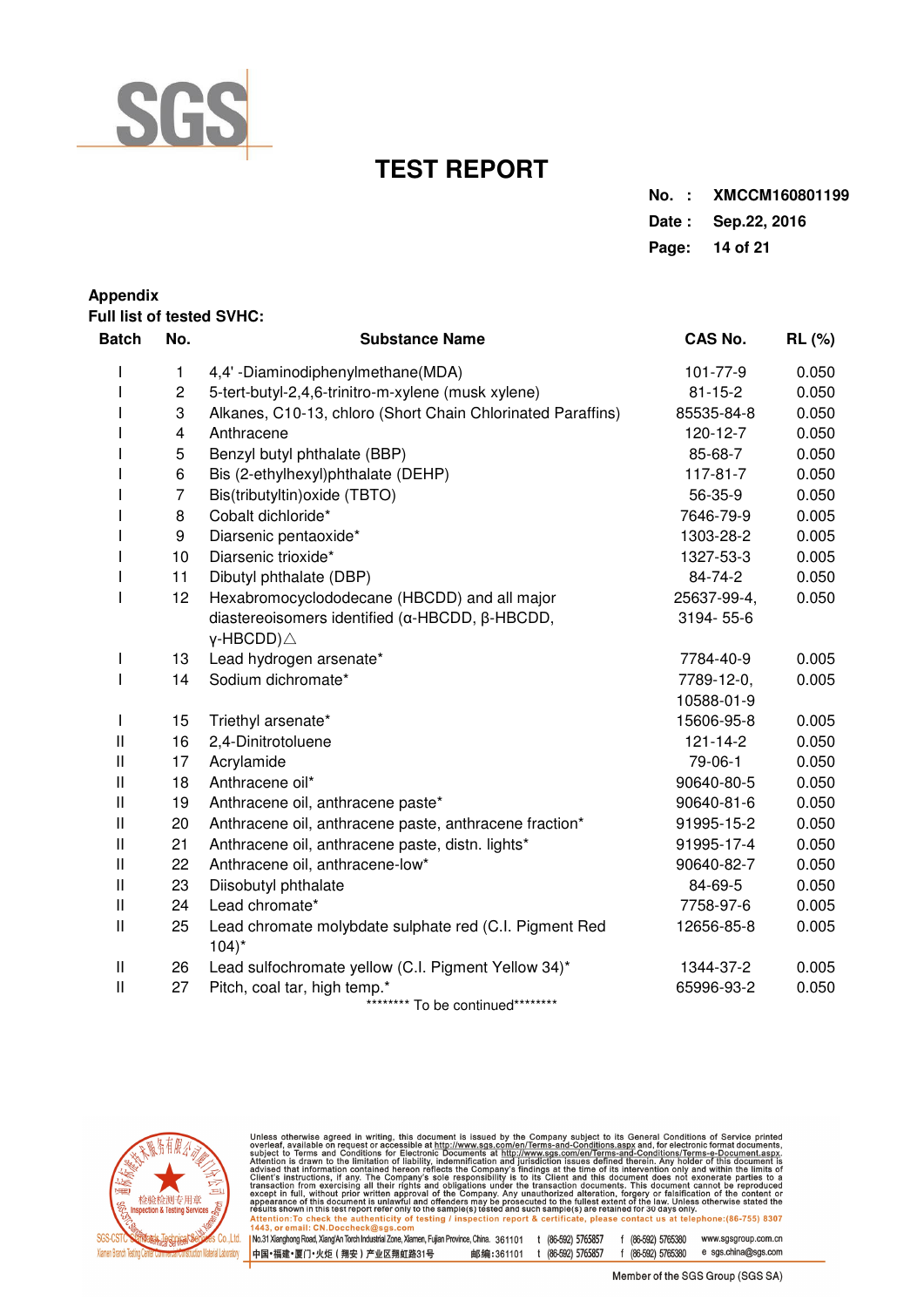

| No.: XMCCM160801199 |
|---------------------|
| Date: Sep.22, 2016  |
| Page: 15 of 21      |

| <b>Appendix</b> |     | Full list of tested SVHC:                                                  |                |               |
|-----------------|-----|----------------------------------------------------------------------------|----------------|---------------|
| <b>Batch</b>    | No. | <b>Substance Name</b>                                                      | <b>CAS No.</b> | <b>RL (%)</b> |
| $\mathbf{I}$    | 28  | Tris(2-chloroethyl)phosphate                                               | 115-96-8       | 0.050         |
| $\mathbf{III}$  | 29  | Ammonium dichromate*                                                       | 7789-09-5      | 0.005         |
| $\mathbf{III}$  | 30  | Boric acid*                                                                | 10043-35-3,    | 0.005         |
|                 |     |                                                                            | 11113-50-1     |               |
| $\mathbf{III}$  | 31  | Disodium tetraborate, anhydrous*                                           | 1303-96-4,     | 0.005         |
|                 |     |                                                                            | 1330-43-4,     |               |
|                 |     |                                                                            | 12179-04-3     |               |
| $\mathbf{III}$  | 32  | Potassium chromate*                                                        | 7789-00-6      | 0.005         |
| $\mathbf{III}$  | 33  | Potassium dichromate*                                                      | 7778-50-9      | 0.005         |
| $\mathbf{III}$  | 34  | Sodium chromate*                                                           | 7775-11-3      | 0.005         |
| $\mathbf{III}$  | 35  | Tetraboron disodium heptaoxide, hydrate*                                   | 12267-73-1     | 0.005         |
| $\mathbf{III}$  | 36  | Trichloroethylene                                                          | 79-01-6        | 0.050         |
| IV              | 37  | 2-Ethoxyethanol                                                            | 110-80-5       | 0.050         |
| IV              | 38  | 2-Methoxyethanol                                                           | 109-86-4       | 0.050         |
| IV              | 39  | Chromic acid,                                                              | 7738-94-5      | 0.005         |
|                 |     | Oligomers of chromic acid and dichromic acid,                              |                |               |
|                 |     | Dichromic acid*                                                            | 13530-68-2     |               |
| IV              | 40  | Chromium trioxide*                                                         | 1333-82-0      | 0.005         |
| IV              | 41  | Cobalt(II) carbonate*                                                      | 513-79-1       | 0.005         |
| IV              | 42  | Cobalt(II) diacetate*                                                      | $71 - 48 - 7$  | 0.005         |
| IV              | 43  | Cobalt(II) dinitrate*                                                      | 10141-05-6     | 0.005         |
| IV              | 44  | Cobalt(II) sulphate*                                                       | 10124-43-3     | 0.005         |
| V               | 45  | 1,2,3-trichloropropane                                                     | $96 - 18 - 4$  | 0.050         |
| V               | 46  | 1,2-Benzenedicarboxylic acid, di-C6-8-branched alkyl esters,<br>C7-rich    | 71888-89-6     | 0.050         |
| V               | 47  | 1,2-Benzenedicarboxylic acid, di-C7-11-branched and linear<br>alkyl esters | 68515-42-4     | 0.050         |
| V               | 48  | 1-methyl-2-pyrrolidone                                                     | 872-50-4       | 0.050         |
| V               | 49  | 2-ethoxyethyl acetate                                                      | $111 - 15 - 9$ | 0.050         |
| V               | 50  | Hydrazine                                                                  | 7803-57-8,     | 0.050         |
|                 |     |                                                                            | 302-01-2       |               |
| V               | 51  | Strontium chromate*                                                        | 7789-06-2      | 0.005         |

\*\*\*\*\*\*\*\*\* To be continued\*\*\*\*\*\*\*\*\*



Unless otherwise agreed in writing, this document is issued by the Company subject to its General Conditions of Service printed<br>overleaf, available on request or accessible at http://www.sgs.com/en/Terms-and-Conditions.as 1.443, or email: CN:Doccheck@sys.com<br>|No.31.Xianghong Road, Xiang'An Torch Industrial Zone, Xiamen, Fujian Province, China. 361101 t (86-592) 5765857 f (86-592) 5765380 www.sgsgroup.com.cn<br>|中国•福建•厦门•火炬(翔安)产业区翔虹路31号

Member of the SGS Group (SGS SA)

 $f (86-592) 5765380$  e sgs.china@sgs.com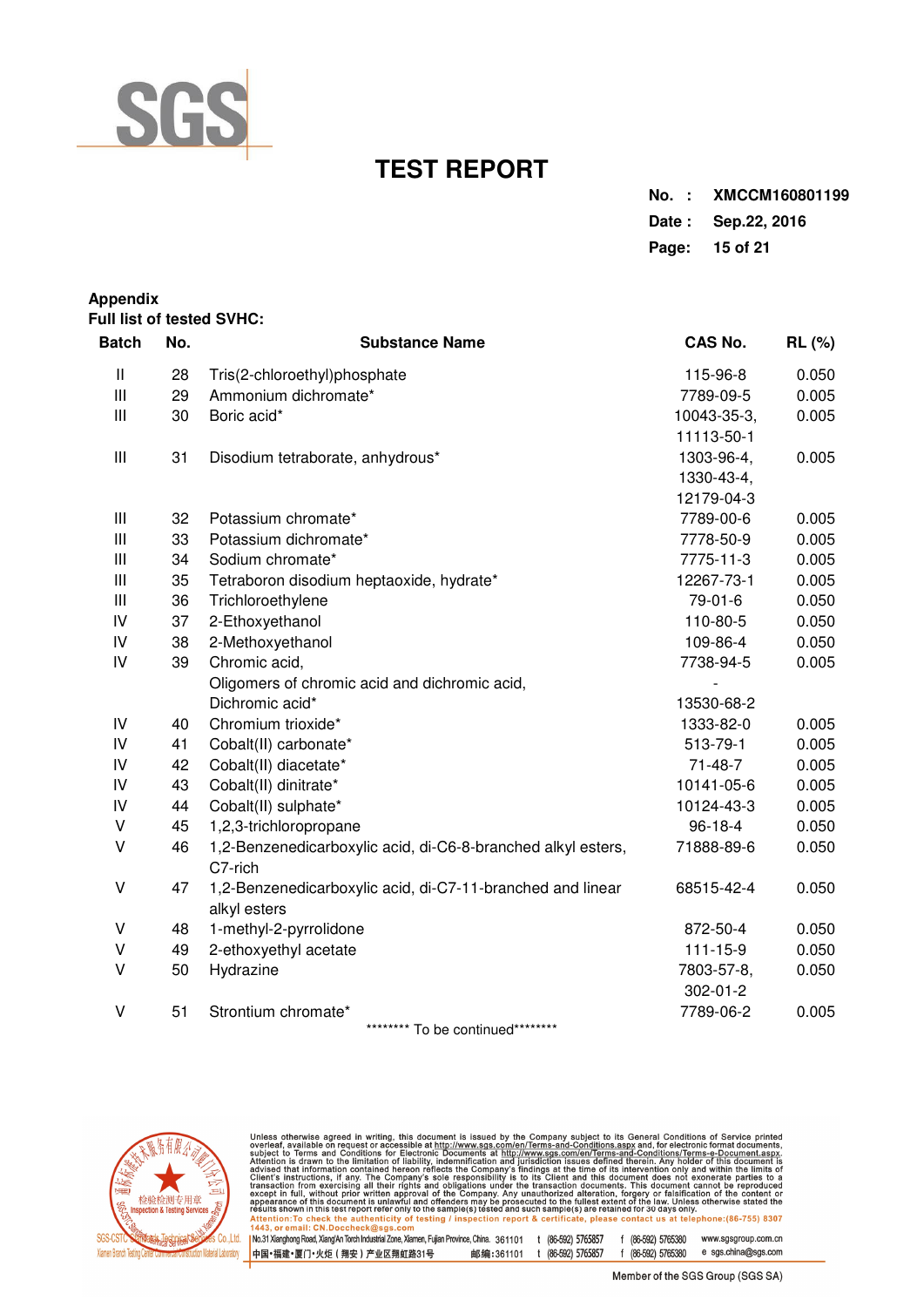

| No. : XMCCM160801199 |
|----------------------|
| Date: Sep.22, 2016   |
| Page: 16 of 21       |

## **Appendix Full list of tested SVHC:**

| <b>Batch</b> | No. | <b>Substance Name</b>                                                                       | CAS No.                   | <b>RL</b> (%) |
|--------------|-----|---------------------------------------------------------------------------------------------|---------------------------|---------------|
| VI           | 52  | 1,2-Dichloroethane                                                                          | 107-06-2                  | 0.050         |
| VI           | 53  | 2,2'-dichloro-4,4'-methylenedianiline                                                       | $101 - 14 - 4$            | 0.050         |
| VI           | 54  | 2-Methoxyaniline; o-Anisidine                                                               | $90 - 04 - 0$             | 0.050         |
| VI           | 55  | 4-(1,1,3,3-tetramethylbutyl)phenol                                                          | 140-66-9                  | 0.050         |
| VI           | 56  | Aluminosilicate Refractory Ceramic Fibres *                                                 | 650-017-00-8 (Index 0.005 |               |
|              |     |                                                                                             | no.)                      |               |
| VI           | 57  | Arsenic acid*                                                                               | 7778-39-4                 | 0.005         |
| VI           | 58  | Bis(2-methoxyethyl) ether                                                                   | 111-96-6                  | 0.050         |
| VI           | 59  | Bis(2-methoxyethyl) phthalate                                                               | 117-82-8                  | 0.050         |
| VI           | 60  | Calcium arsenate*                                                                           | 7778-44-1                 | 0.005         |
| VI           | 61  | Dichromium tris(chromate) *                                                                 | 24613-89-6                | 0.005         |
| VI           | 62  | Formaldehyde, oligomeric reaction products with aniline                                     | 25214-70-4                | 0.050         |
| VI           | 63  | Lead diazide, Lead azide*                                                                   | 13424-46-9                | 0.005         |
| VI           | 64  | Lead dipicrate*                                                                             | 6477-64-1                 | 0.005         |
| VI           | 65  | Lead styphnate*                                                                             | 15245-44-0                | 0.005         |
| VI           | 66  | N,N-dimethylacetamide                                                                       | 127-19-5                  | 0.050         |
| VI           | 67  | Pentazinc chromate octahydroxide*                                                           | 49663-84-5                | 0.005         |
| VI           | 68  | Phenolphthalein                                                                             | 77-09-8                   | 0.050         |
| VI           | 69  | Potassium hydroxyoctaoxodizincatedichromate*                                                | 11103-86-9                | 0.005         |
| VI           | 70  | Trilead diarsenate*                                                                         | 3687-31-8                 | 0.005         |
| VI           | 71  | Zirconia Aluminosilicate Refractory Ceramic Fibres*                                         | 650-017-00-8 (Index 0.005 |               |
|              |     |                                                                                             | no.)                      |               |
| VII          | 72  | [4-[[4-anilino-1-naphthyl][4-                                                               | 2580-56-5                 | 0.050         |
|              |     | (dimethylamino)phenyl]methylene]cyclohexa-2,5-dien-1-ylide                                  |                           |               |
|              |     | ne] dimethylammonium chloride (C.I. Basic Blue 26)§                                         |                           |               |
| VII          | 73  | [4-[4,4'-bis(dimethylamino)                                                                 | 548-62-9                  | 0.050         |
|              |     | benzhydrylidene]cyclohexa-2,5-dien-1-ylidene]dimethylamm                                    |                           |               |
|              |     | onium chloride (C.I. Basic Violet 3) §                                                      |                           |               |
| VII          | 74  | 1,2-bis(2-methoxyethoxy)ethane (TEGDME; triglyme)                                           | 112-49-2                  | 0.050         |
| VII          | 75  | 1,2-dimethoxyethane; ethylene glycol dimethyl ether<br>(EGDME)                              | $110 - 71 - 4$            | 0.050         |
| VII          | 76  | 4,4'-bis(dimethylamino) benzophenone (Michler's Ketone)<br>******** To be continued******** | 90-94-8                   | 0.050         |



Unless otherwise agreed in writing, this document is issued by the Company subject to its General Conditions of Service printed<br>overleaf, available on request or accessible at http://www.sgs.com/en/Terms-and-Conditions.as 「way, or email.com/socience.wayspay.com<br>| No.31 Xianghong Road, Xiang/An Torch Industrial Zone, Xiamen, Fujian Province, China. 361101 t (86-592) 5765857 f (86-592) 5765380 www.sgsgroup.com.cn<br>|中国•福建•厦门•火炬(翔安)产业区翔虹路31号 f (86-592) 5765380 e sgs.china@sgs.com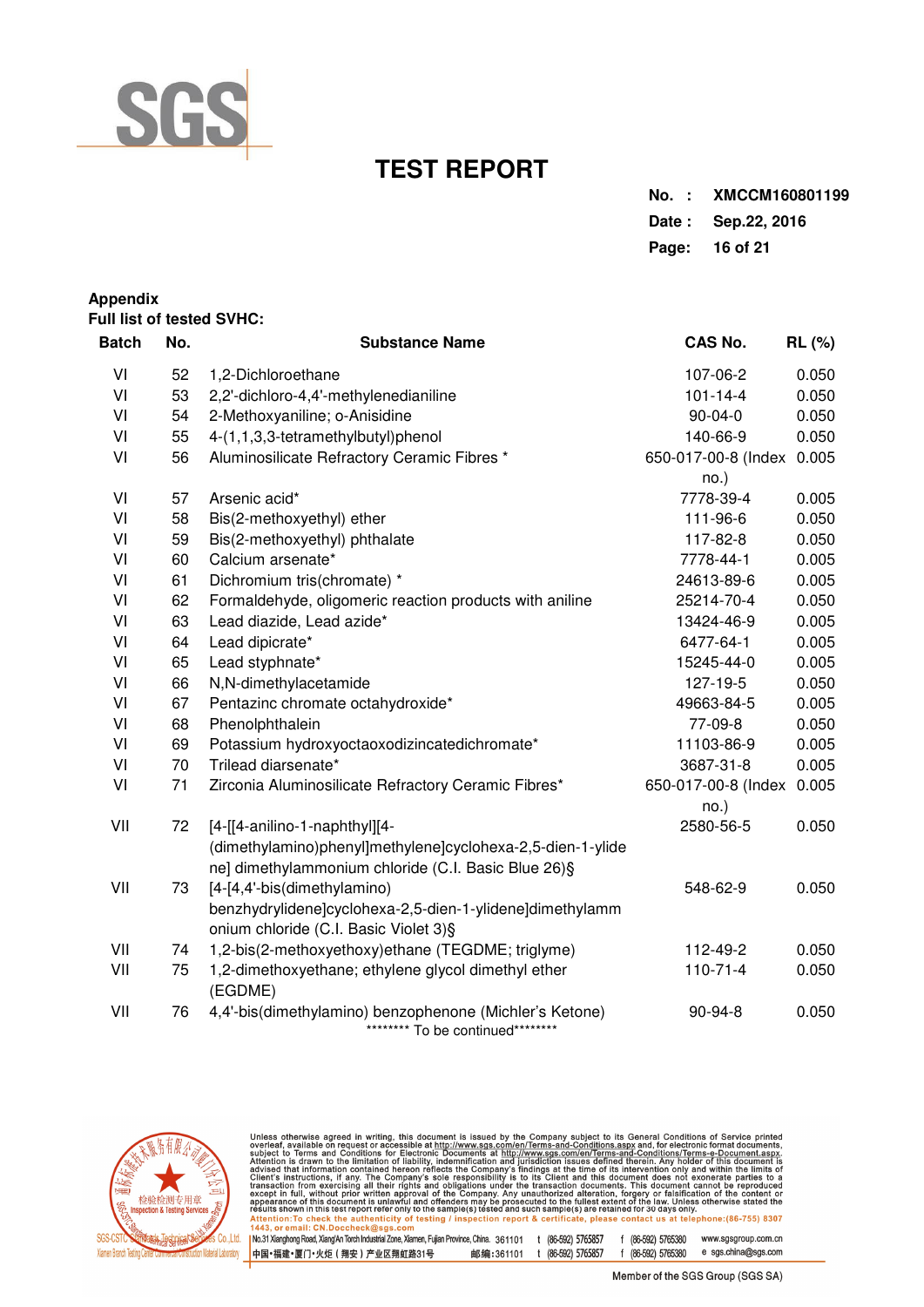

| No.: XMCCM160801199 |
|---------------------|
| Date: Sep. 22, 2016 |
| Page: 17 of 21      |

| Appendix     |     | Full list of tested SVHC:                                                  |                |               |
|--------------|-----|----------------------------------------------------------------------------|----------------|---------------|
| <b>Batch</b> | No. | <b>Substance Name</b>                                                      | <b>CAS No.</b> | <b>RL</b> (%) |
| VII          | 77  | 4,4'-bis(dimethylamino)-4"-(methylamino)trityl alcohol§                    | $561 - 41 - 1$ | 0.050         |
| VII          | 78  | Diboron trioxide*                                                          | 1303-86-2      | 0.005         |
| VII          | 79  | Formamide                                                                  | 75-12-7        | 0.050         |
| VII          | 80  | Lead(II) bis(methanesulfonate)*                                            | 17570-76-2     | 0.005         |
| VII          | 81  | N,N,N',N'-tetramethyl-4,4'-methylenedianiline (Michler's<br>base)          | $101 - 61 - 1$ | 0.050         |
| VII          | 82  | <b>TGIC</b>                                                                | 2451-62-9      | 0.050         |
|              |     | (1,3,5-tris(oxiranylmethyl)-1,3,5-triazine-2,4,6(1H,3H,5H)-trio<br>ne)     |                |               |
| VII          | 83  | $\alpha$ , $\alpha$ -Bis[4-(dimethylamino)phenyl]-4                        | 6786-83-0      | 0.050         |
|              |     | (phenylamino)naphthalene-1-methanol (C.I. Solvent Blue 4)<br>Ŝ             |                |               |
| VII          | 84  | $\beta$ -TGIC (1,3,5-tris[(2S and                                          | 59653-74-6     | 0.050         |
|              |     | 2R)-2,3-epoxypropyl]-1,3,5-triazine-2,4,6-(1H,3H,5H)-trione)               |                |               |
| VIII         | 85  | [Phthalato(2-)]dioxotrilead*                                               | 69011-06-9     | 0.005         |
| VIII         | 86  | 1,2-Benzenedicarboxylic acid, dipentylester, branched and<br>linear        | 84777-06-0     | 0.050         |
| VIII         | 87  | 1,2-Diethoxyethane                                                         | 629-14-1       | 0.050         |
| VIII         | 88  | 1-Bromopropane                                                             | 106-94-5       | 0.050         |
| VIII         | 89  | 3-Ethyl-2-methyl-2-(3-methylbutyl)-1,3-oxazolidine                         | 143860-04-2    | 0.050         |
| VIII         | 90  | 4-(1,1,3,3-tetramethylbutyl)phenol, ethoxylated                            |                | 0.050         |
| VIII         | 91  | 4,4'-Methylenedi-o-toluidine                                               | 838-88-0       | 0.050         |
| VIII         | 92  | 4,4'-Oxydianiline and its salts                                            | $101 - 80 - 4$ | 0.050         |
| VIII         | 93  | 4-Aminoazobenzene                                                          | 60-09-3        | 0.050         |
| VIII         | 94  | 4-Methyl-m-phenylenediamine                                                | 95-80-7        | 0.050         |
| VIII         | 95  | 4-Nonylphenol, branched and linear                                         |                | 0.050         |
| VIII         | 96  | 6-Methoxy-m-toluidine                                                      | 120-71-8       | 0.050         |
| VIII         | 97  | Acetic acid, lead salt, basic*                                             | 51404-69-4     | 0.005         |
| VIII         | 98  | Biphenyl-4-ylamine                                                         | $92 - 67 - 1$  | 0.050         |
| VIII         | 99  | Bis(pentabromophenyl) ether (DecaBDE)<br>******** To be continued********* | 1163-19-5      | 0.050         |



Unless otherwise agreed in writing, this document is issued by the Company subject to its General Conditions of Service printed<br>overleaf, available on request or accessible at http://www.sgs.com/en/Terms-and-Conditions.as

「way, or email.com/socience.wayspay.com<br>| No.31 Xianghong Road, Xiang/An Torch Industrial Zone, Xiamen, Fujian Province, China. 361101 t (86-592) 5765857 f (86-592) 5765380 www.sgsgroup.com.cn<br>|中国•福建•厦门•火炬(翔安)产业区翔虹路31号 f (86-592) 5765380 e sgs.china@sgs.com 中国·福建·厦门·火炬 ( 翔安 ) 产业区翔虹路31号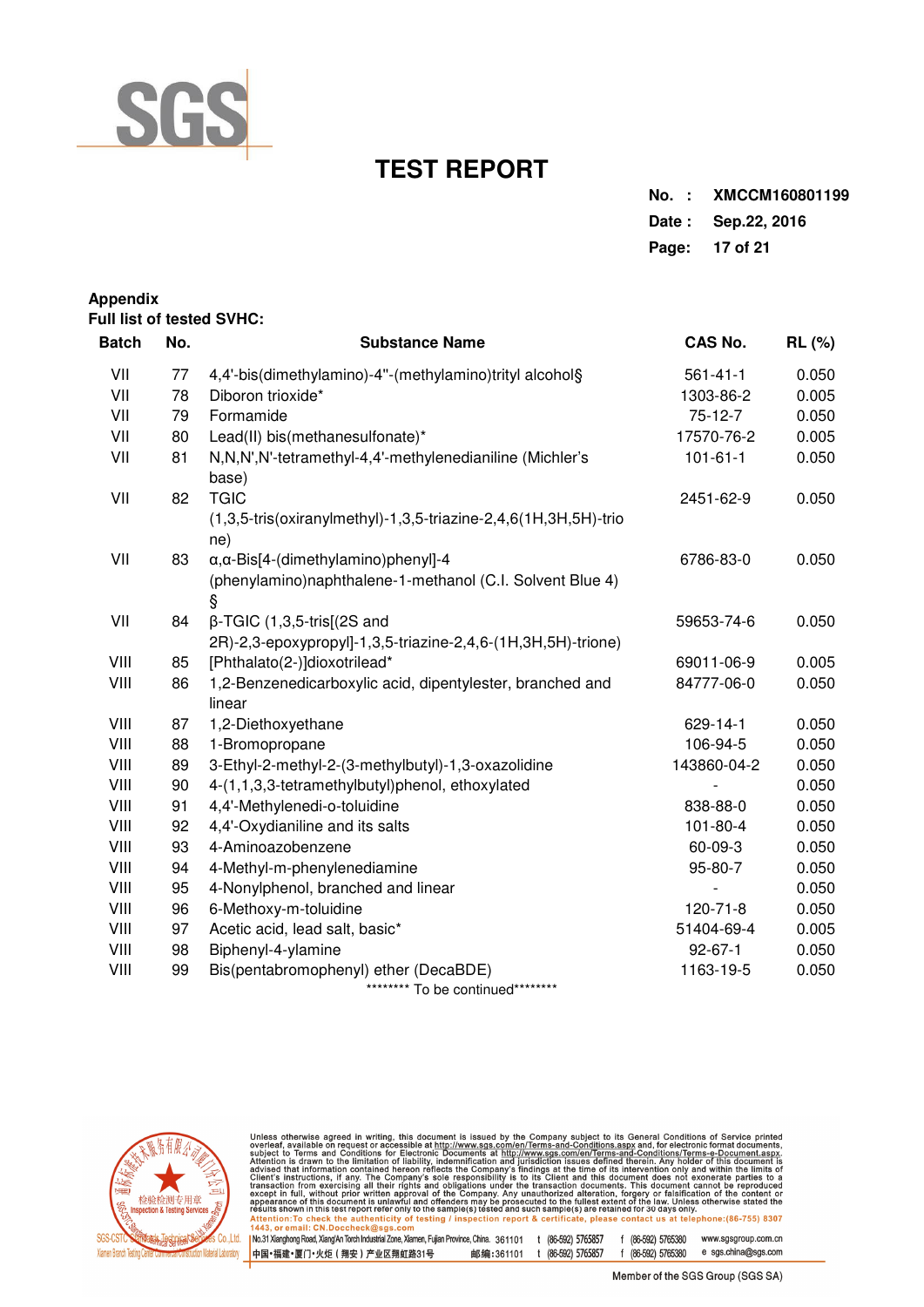

| No.: XMCCM160801199 |
|---------------------|
| Date: Sep.22, 2016  |
| Page: 18 of 21      |

## **Appendix Full list of tested SVHC: Batch No. Substance Name CAS No. RL (%)**  VIII 100 Cyclohexane-1,2-dicarboxylic anhydride,  $85-42-7$ , 0.050 cis-cyclohexane-1,2-dicarboxylic anhydride, 13149-00-3, trans-cyclohexane-1,2-dicarboxylic anhydride 14166-21-3 VIII 101 Diazene-1,2-dicarboxamide (C,C'-azodi(formamide)) 123-77-3 0.050 VIII 102 Dibutyltin dichloride (DBTC) 683-18-1 0.050 VIII 103 Diethyl sulphate 64-67-5 0.050 VIII 104 Diisopentylphthalate 605-50-5 0.050 VIII 105 Dimethyl sulphate 105 and 105 Dimethyl sulphate VIII 106 Dinoseb 88-85-7 0.050 VIII 107 Dioxobis(stearato)trilead\* 12578-12-0 0.005 VIII 108 Fatty acids, C16-18, lead salts\* 91031-62-8 0.005 VIII 109 Furan 110-00-9 0.050 VIII 110 Henicosafluoroundecanoic acid 2058-94-8 0.050 VIII 111 Heptacosafluorotetradecanoic acid 376-06-7 0.050 VIII 112 Hexahydromethylphathalic anhydride, ☆ 0.050 Hexahydro-4-methylphathalic anhydride, Hexahydro-1-methylphathalic anhydride, Hexahydro-3-methylphathalic anhydride VIII 113 Lead bis(tetrafluoroborate)\* 13814-96-5 0.005 VIII 114 Lead cyanamidate\* 20837-86-9 0.005 VIII 115 Lead dinitrate\* 10099-74-8 0.005 VIII 116 Lead monoxide\* 1317-36-8 0.005 VIII 117 Lead oxide sulfate\* 12036-76-9 0.005 VIII 118 Lead tetroxide (orange lead)\* 1314-41-6 0.005 VIII 119 Lead titanium trioxide\* 12060-00-3 0.005 VIII 120 Lead titanium zirconium oxide\* 12626-81-2 0.005 VIII 121 Methoxyacetic acid 625-45-6 0.050 VIII 122 Methyloxirane (Propylene oxide) 75-56-9 0.050 VIII 123 N,N-dimethylformamide 68-12-2 0.050 VIII 124 N-Methylacetamide 79-16-3 0.050 VIII 125 N-Pentyl-isopentylphthalate 776297-69-9 0.050 VIII 126 o-Aminoazotoluene 97-56-3 0.050

\*\*\*\*\*\*\*\*\* To be continued\*\*\*\*\*\*\*\*\*



Unless otherwise agreed in writing, this document is issued by the Company subject to its General Conditions of Service printed<br>overleaf, available on request or accessible at http://www.sgs.com/en/Terms-and-Conditions.as ction report & certificate, please contact us at telephone: (86-755) 8307 Attention: To check the authenticity of testing / insp<br>1443, or email: CN.Doccheck@sgs.com No.31 Xianghong Road, Xiang'An Torch Industrial Zone, Xiamen, Fujian Province, China. 361101 t (86-592) 5765857 f (86-592) 5765380 www.sasaroup.com.cn

e sgs.china@sgs.com 中国·福建·厦门·火炬 (翔安) 产业区翔虹路31号 邮编:361101 t (86-592) 5765857 f (86-592) 5765380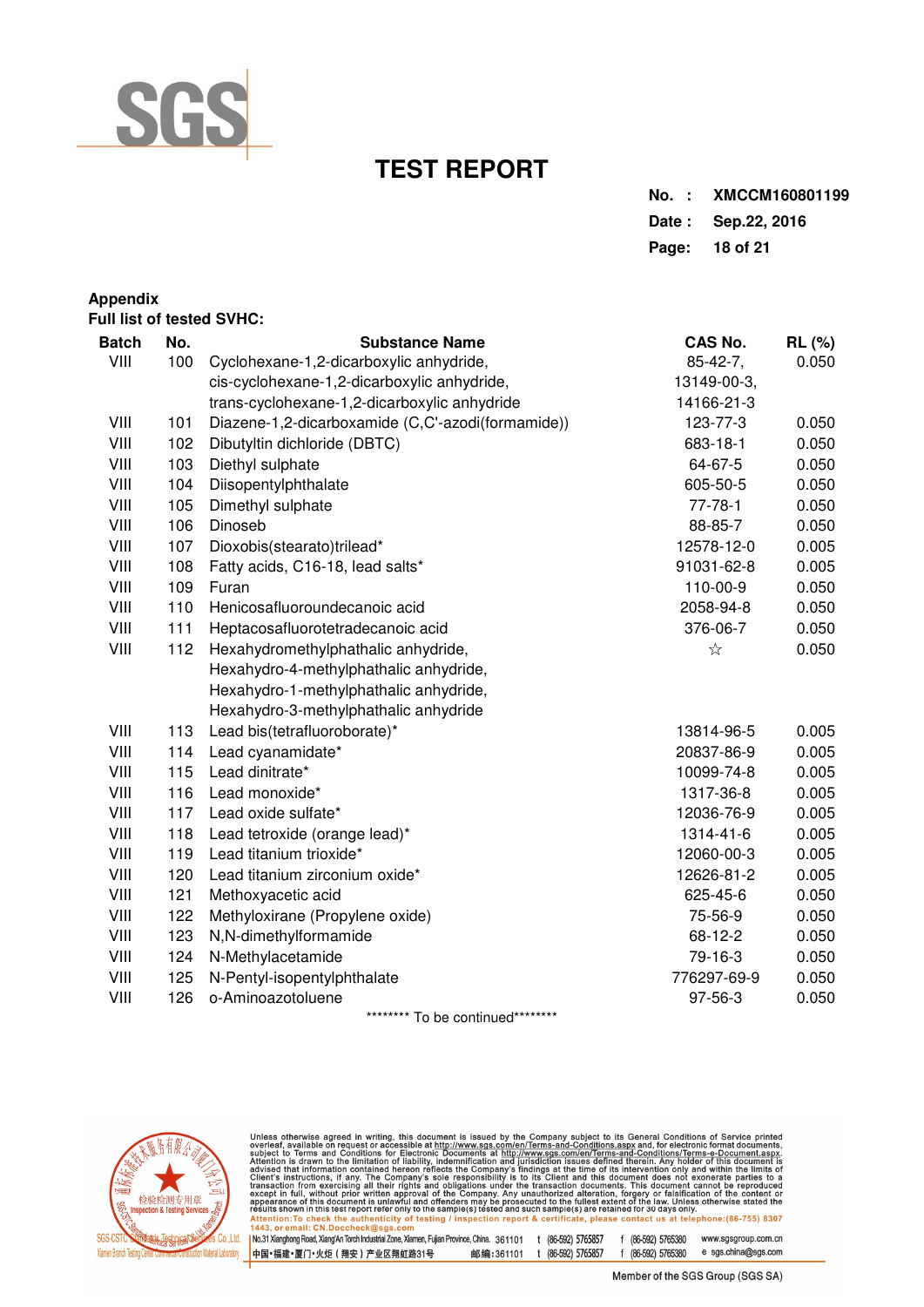

**Appendix** 

## **TEST REPORT**

| No. : XMCCM160801199 |
|----------------------|
| Date: Sep. 22, 2016  |
| Page: 19 of 21       |

| <b>Full list of tested SVHC:</b> |     |                                                                                                                                                           |                |               |  |  |  |
|----------------------------------|-----|-----------------------------------------------------------------------------------------------------------------------------------------------------------|----------------|---------------|--|--|--|
| <b>Batch</b>                     | No. | <b>Substance Name</b>                                                                                                                                     | <b>CAS No.</b> | <b>RL</b> (%) |  |  |  |
| VIII                             | 127 | o-Toluidine                                                                                                                                               | 95-53-4        | 0.050         |  |  |  |
| VIII                             | 128 | Pentacosafluorotridecanoic acid                                                                                                                           | 72629-94-8     | 0.050         |  |  |  |
| VIII                             | 129 | Pentalead tetraoxide sulphate*                                                                                                                            | 12065-90-6     | 0.005         |  |  |  |
| VIII                             | 130 | Pyrochlore, antimony lead yellow*                                                                                                                         | 8012-00-8      | 0.005         |  |  |  |
| VIII                             | 131 | Silicic acid, barium salt, lead-doped*                                                                                                                    | 68784-75-8     | 0.005         |  |  |  |
| VIII                             | 132 | Silicic acid, lead salt*                                                                                                                                  | 11120-22-2     | 0.005         |  |  |  |
| VIII                             | 133 | Sulfurous acid, lead salt, dibasic*                                                                                                                       | 62229-08-7     | 0.005         |  |  |  |
| VIII                             | 134 | Tetraethyllead*                                                                                                                                           | 78-00-2        | 0.005         |  |  |  |
| VIII                             | 135 | Tetralead trioxide sulphate*                                                                                                                              | 12202-17-4     | 0.005         |  |  |  |
| VIII                             | 136 | Tricosafluorododecanoic acid                                                                                                                              | 307-55-1       | 0.050         |  |  |  |
| VIII                             | 137 | Trilead bis(carbonate)dihydroxide (basic lead carbonate)*                                                                                                 | 1319-46-6      | 0.005         |  |  |  |
| VIII                             | 138 | Trilead dioxide phosphonate*                                                                                                                              | 12141-20-7     | 0.005         |  |  |  |
| IX                               | 139 | 4-Nonylphenol, branched and linear, ethoxylated                                                                                                           |                | 0.050         |  |  |  |
| IX                               | 140 | Ammonium pentadecafluorooctanoate (APFO)                                                                                                                  | 3825-26-1      | 0.050         |  |  |  |
| IX                               | 141 | Cadmium oxide*                                                                                                                                            | 1306-19-0      | 0.005         |  |  |  |
| IX                               | 142 | Cadmium*                                                                                                                                                  | 7440-43-9      | 0.005         |  |  |  |
| IX                               | 143 | Dipentyl phthalate (DPP)                                                                                                                                  | 131-18-0       | 0.050         |  |  |  |
| IX                               | 144 | Pentadecafluorooctanoic acid (PFOA)                                                                                                                       | 335-67-1       | 0.050         |  |  |  |
| X                                | 145 | Cadmium sulphide*                                                                                                                                         | 1306-23-6      | 0.005         |  |  |  |
| $\mathsf X$                      | 146 | Dihexyl phthalate                                                                                                                                         | 84-75-3        | 0.050         |  |  |  |
| $\sf X$                          | 147 | Disodium 3,3'-                                                                                                                                            | 573-58-0       | 0.050         |  |  |  |
|                                  |     | [[1,1'-biphenyl]-4,4'-diylbis(azo)]bis(4-aminonaphthalene-1-su<br>Iphonate) (C.I. Direct Red 28)                                                          |                |               |  |  |  |
| X                                | 148 | Disodium 4-amino-3-[[4'-[(2,4-diaminophenyl)azo]<br>[1,1'-biphenyl]-4-yl]azo] -5-hydroxy-6-<br>(phenylazo)naphthalene-2,7-disulphonate (C.I. Direct Black | 1937-37-7      | 0.050         |  |  |  |
|                                  |     | 38)                                                                                                                                                       |                |               |  |  |  |
| Χ                                | 149 | Imidazolidine-2-thione; (2-imidazoline-2-thiol)                                                                                                           | 96-45-7        | 0.050         |  |  |  |
| X                                | 150 | Lead di(acetate)*                                                                                                                                         | 301-04-2       | 0.005         |  |  |  |
| X                                | 151 | Trixylyl phosphate                                                                                                                                        | 25155-23-1     | 0.050         |  |  |  |
| XI                               | 152 | 1,2-Benzenedicarboxylic acid, dihexyl ester, branched and<br>linear                                                                                       | 68515-50-4     | 0.050         |  |  |  |

\*\*\*\*\*\*\*\*\* To be continued\*\*\*\*\*\*\*\*\*



Unless otherwise agreed in writing, this document is issued by the Company subject to its General Conditions of Service printed<br>overleaf, available on request or accessible at http://www.sgs.com/en/Terms-and-Conditions.as 1.443, or email: CN:Doccheck@sys.com<br>|No.31.Xianghong Road, Xiang'An Torch Industrial Zone, Xiamen, Fujian Province, China. 361101 t (86-592) 5765857 f (86-592) 5765380 www.sgsgroup.com.cn<br>|中国•福建•厦门•火炬(翔安)产业区翔虹路31号

Member of the SGS Group (SGS SA)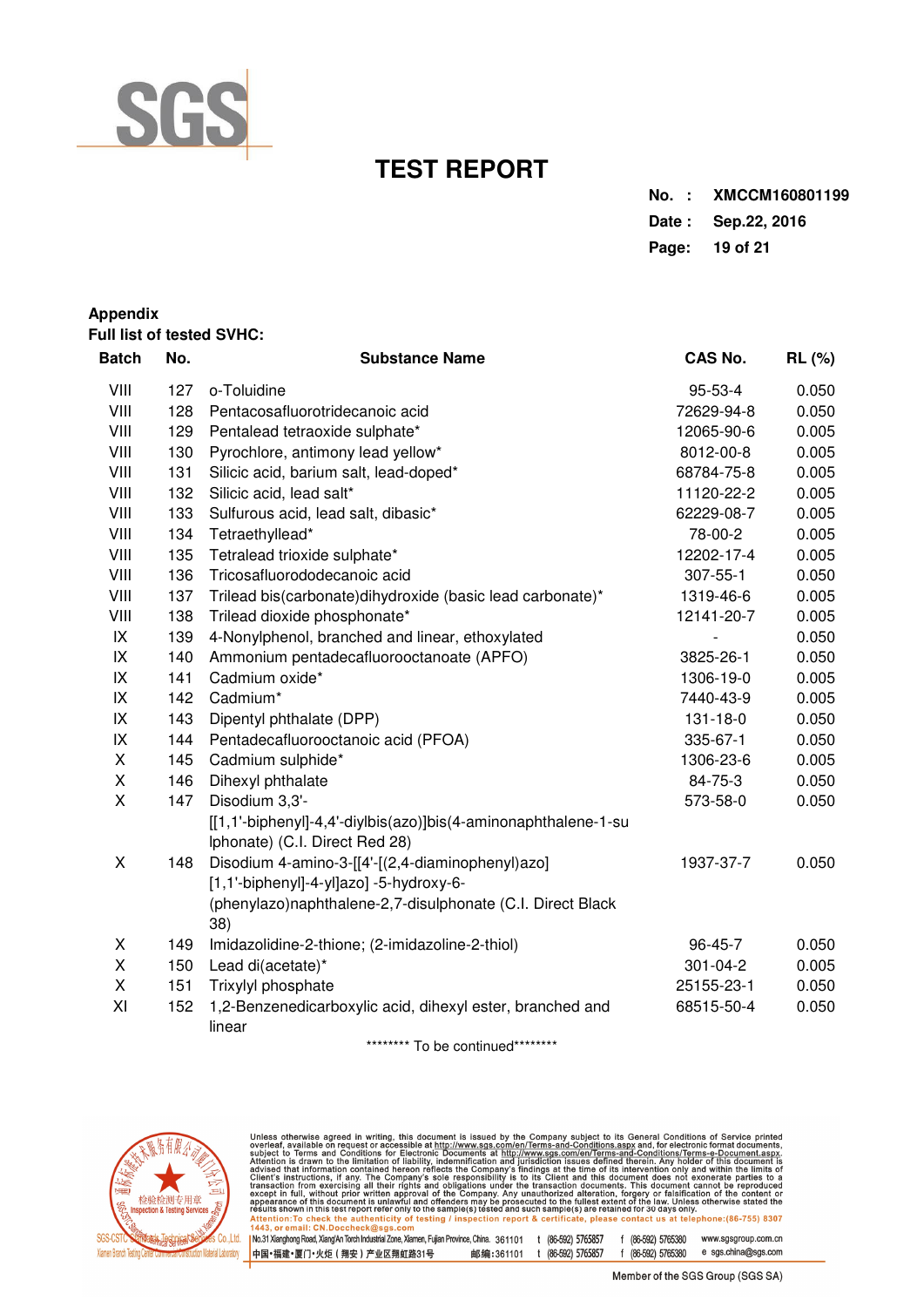

| No. : XMCCM160801199 |
|----------------------|
| Date: Sep. 22, 2016  |
| Page: 20 of 21       |

## **Appendix Full list of tested SVHC:**

| <b>Batch</b> | No.                                                                                                   | <b>Substance Name</b>                                                                                      | CAS No.               | <b>RL</b> (%) |
|--------------|-------------------------------------------------------------------------------------------------------|------------------------------------------------------------------------------------------------------------|-----------------------|---------------|
| XI           | 153                                                                                                   | Cadmium chloride*                                                                                          | 10108-64-2            | 0.005         |
| XI           | 154                                                                                                   | Sodium perborate; perboric acid, sodium salt*                                                              |                       | 0.005         |
| XI           | 155                                                                                                   | Sodium peroxometaborate*                                                                                   | 7632-04-4             | 0.005         |
| XII          | 156                                                                                                   | 2-(2H-Benzotriazol-2-yl)-4,6-ditertpentylphenol (UV-328)                                                   | 25973-55-1            | 0.050         |
| XII          | 157                                                                                                   | 2-benzotriazol-2-yl-4,6-di-tert-butylphenol (UV-320)                                                       | 3846-71-7             | 0.050         |
| XII          | 158                                                                                                   | 2-Ethylhexyl                                                                                               | 15571-58-1            | 0.050         |
|              |                                                                                                       | 10-ethyl-4,4-dioctyl-7-oxo-8-oxa-3,5-dithia-4-stannatetradeca<br>noate; DOTE                               |                       |               |
| XII          | 159                                                                                                   | Reaction mass of 2-ethylhexyl                                                                              |                       | 0.050         |
|              | 10-ethyl-4,4-dioctyl-7-oxo-8-oxa-3,5-dithia-4-stannatetradeca<br>noate & 2-ethylhexyl 10-ethyl-4-[[2- |                                                                                                            |                       |               |
|              |                                                                                                       | [(2-ethylhexyl)oxy]-2-oxoethyl]thio]-4-octyl-7-oxo-8-oxa-3,5-di                                            |                       |               |
|              |                                                                                                       | thia-4-stannatetradecanoate (reaction mass of DOTE &<br>MOTE)                                              |                       |               |
| XII          | 160                                                                                                   | Cadmium fluoride*                                                                                          | 7790-79-6             | 0.005         |
| XII          | 161                                                                                                   | Cadmium sulphate*                                                                                          | 10124-36-4,           | 0.005         |
|              |                                                                                                       |                                                                                                            | 31119-53-6            |               |
| XIII         | 162                                                                                                   | 1,2-benzenedicarboxylic acid, di-C6-10-alkyl esters;                                                       | 68515-51-5,           | 0.050         |
|              |                                                                                                       | 1,2-benzenedicarboxylic acid, mixed decyl and hexyl and<br>octyl diesters with ≥ 0.3% of dihexyl phthalate | 68648-93-1            |               |
| XIII         | 163                                                                                                   | 5-sec-butyl-2-                                                                                             |                       | 0.050         |
|              |                                                                                                       | (2,4-dimethylcyclohex-3-en-1-yl)-5-methyl-1,3-dioxane [1],<br>5-sec-butyl-2-                               |                       |               |
|              |                                                                                                       | (4,6-dimethylcyclohex-3-en-1-yl)-5-methyl-1,3-dioxane [2]                                                  |                       |               |
|              |                                                                                                       | [covering any of the individual isomers of [1] and [2] or any<br>combination thereof]                      |                       |               |
| XIV          | 164                                                                                                   | 1,3-propanesultone                                                                                         | 1120-71-4             | 0.050         |
| XIV          | 165                                                                                                   | 2,4-di-tert-butyl-6-(5-chlorobenzotriazol-2-yl)phenol (UV-327)                                             | 3864-99-1             | 0.050         |
| XIV          | 166                                                                                                   | 2-(2H-benzotriazol-2-yl)-4-(tert-butyl)-6-(sec-butyl)phenol<br>$(UV-350)$                                  | 36437-37-3            | 0.050         |
| XIV          | 167                                                                                                   | Nitrobenzene                                                                                               | 98-95-3               | 0.050         |
| XIV          | 168                                                                                                   | Perfluorononan-1-oic-acid and its sodium and ammonium                                                      | 375-95-1, 21049-39-8, | 0.050         |
|              |                                                                                                       | salts                                                                                                      | 4149-60-4             |               |
| XV           | 169                                                                                                   | Benzo[def]chrysene (Benzo[a]pyrene)                                                                        | $50 - 32 - 8$         | 0.050         |
|              |                                                                                                       | ******** To be continued********                                                                           |                       |               |



Unless otherwise agreed in writing, this document is issued by the Company subject to its General Conditions of Service printed<br>overleaf, available on request or accessible at http://www.sgs.com/en/Terms-and-Conditions.as 1.443, or email: CN:Doccheck@sys.com<br>|No.31.Xianghong Road, Xiang'An Torch Industrial Zone, Xiamen, Fujian Province, China. 361101 t (86-592) 5765857 f (86-592) 5765380 www.sgsgroup.com.cn<br>|中国•福建•厦门•火炬(翔安)产业区翔虹路31号  $f (86-592) 5765380$  e sgs.china@sgs.com